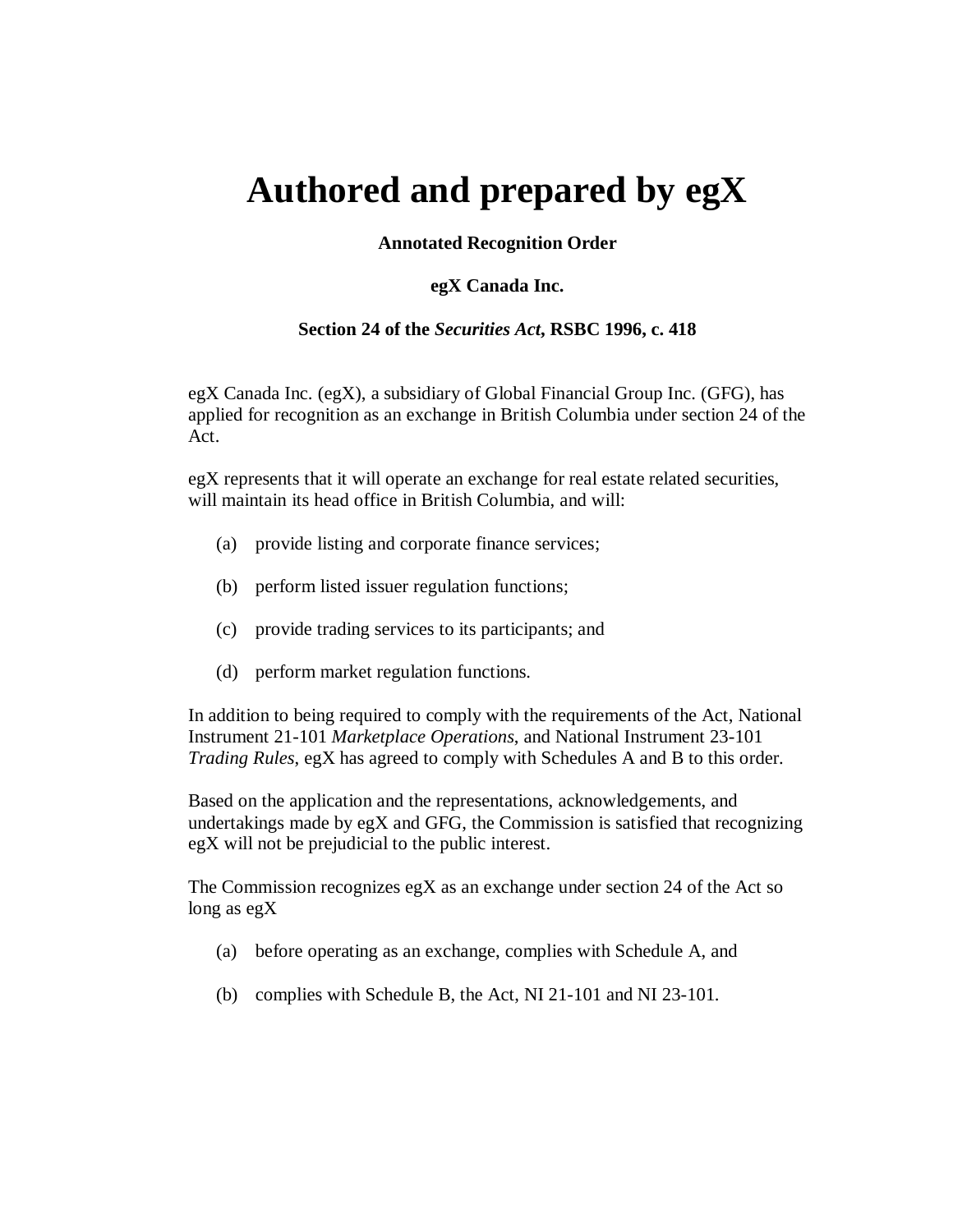This recognition will continue until the Commission, after giving egX an opportunity to be heard, revokes or varies it.

[date]

Douglas M. Hyndman Chair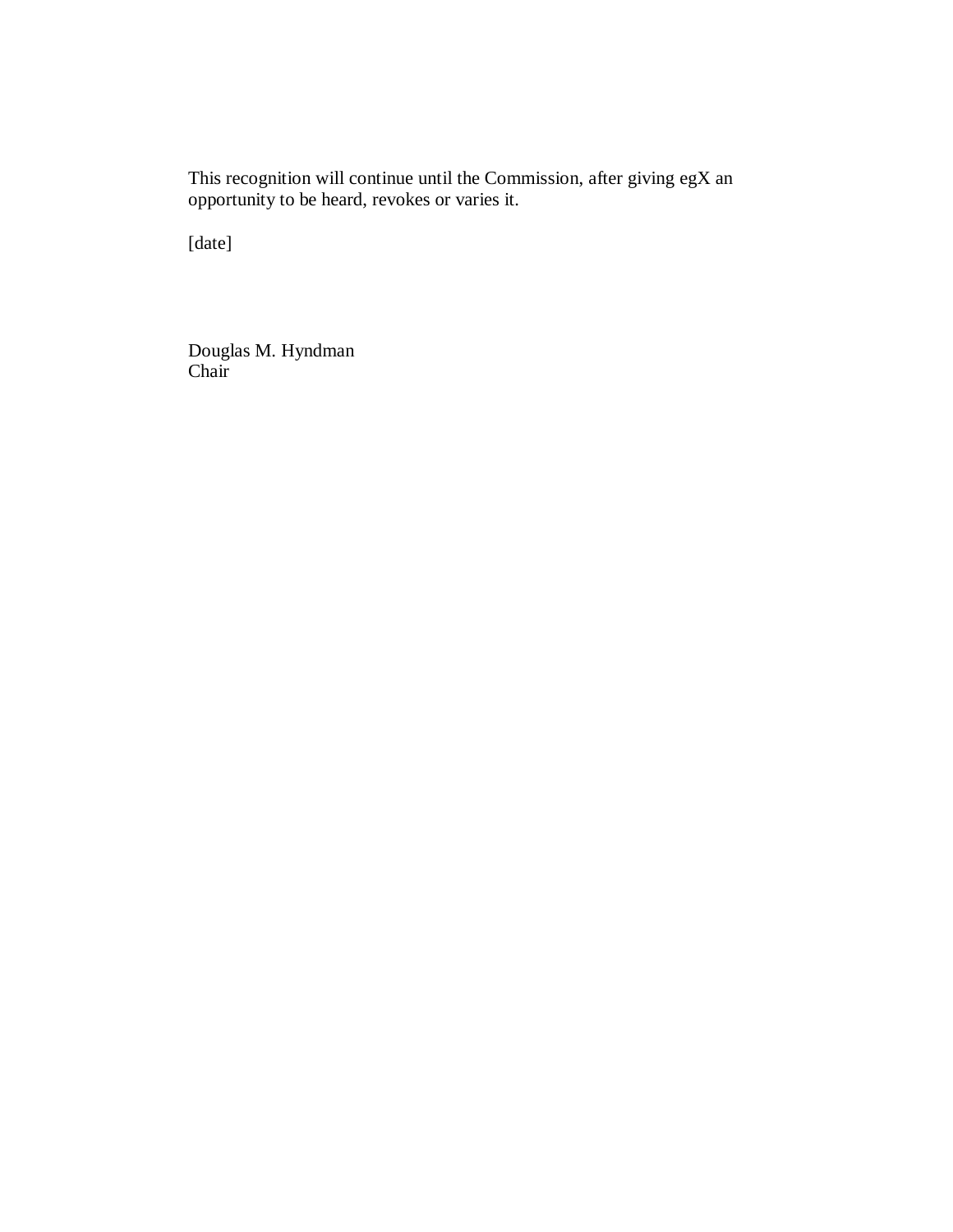## **Schedule A – Pre-operating conditions**

**egX's** recognition is conditional on **egX**, before it begins operating as an exchange:

- (a) confirming to the Commission that its connectivity with Market Regulation Services Inc. is complete and it has entered into an agreement with RS for market regulation services;
- (b) confirming to the Commission that its connectivity with CDS is complete and that it has entered into an agreement with CDS for clearing and settlement services;
- (c) filing with the Commission an audit review report of **egX's** trading systems;
- (d) filing with the Commission an external and internal vulnerability test report on **egX's** non-trading systems; and
- (e) confirming to the Commission that all steps necessary to begin exchange operations have been taken, as set out in the business plan **egX** filed with its application for recognition.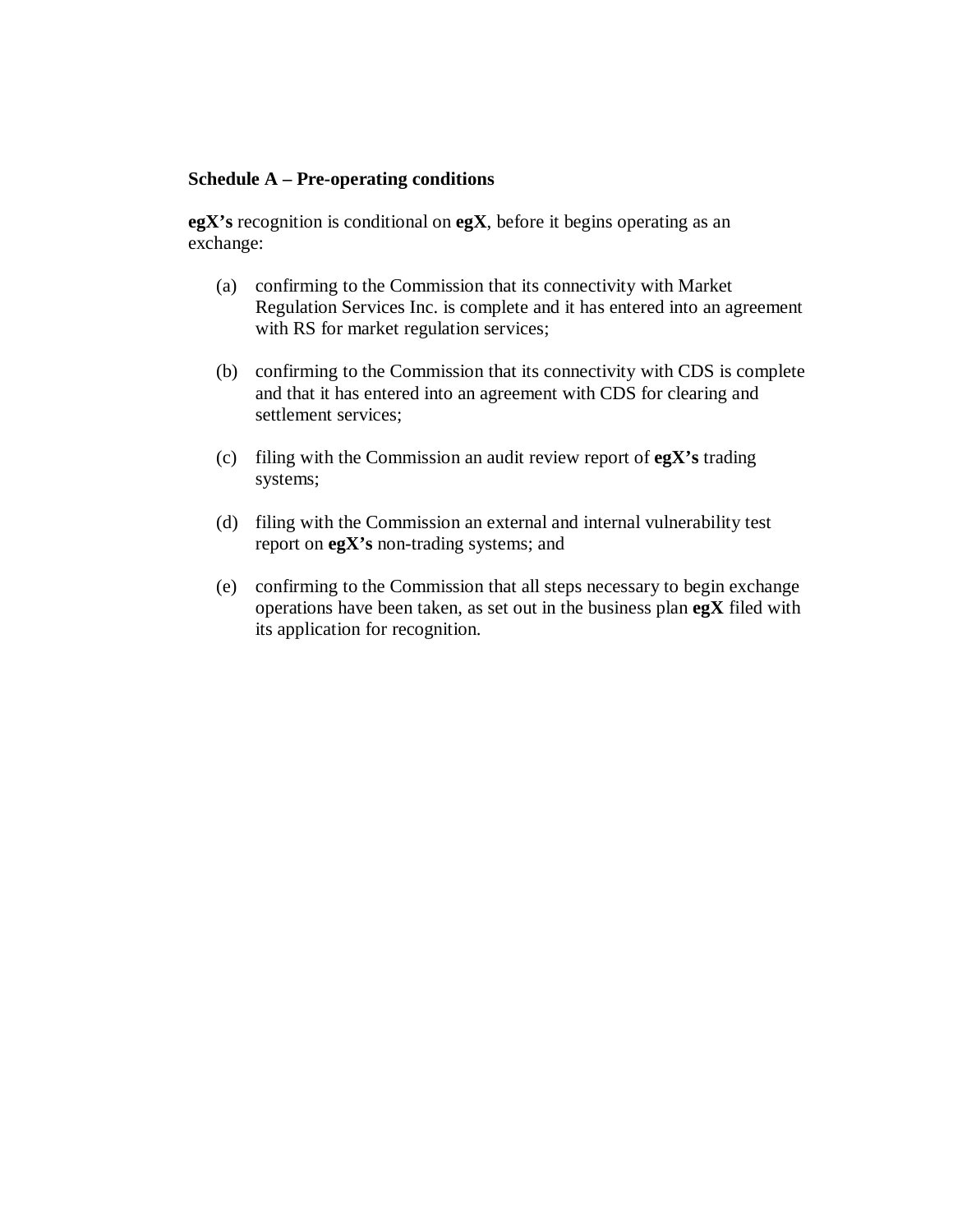## **Schedule B – Conditions of Recognition**

## **Public interest**

**1. egX must regulate listed issuers and its market to serve the public interest in protecting investors and market integrity. It must articulate and ensure it meets a clear public interest mandate for its regulatory functions.** 

## *egX response*

**egX** and its parent company, GFG, have articulated **egX**'s public interest function in the following documents:

- the **egX** and GFG corporate governance policies,
- other internal policies and procedures documents,
- the **egX** business plan, and
- the **egX** Trading Rules and Listings Manual.

The parent company, GFG, is a public company and its regulatory filings will also articulate the public interest mandate of **egX**.

**egX** will achieve its public interest mandate by:

## **(a) Enhancing regulatory protection for real estate investors**

As a recognized exchange, **egX** will operate in a highly regulated environment.  $egX$ 's regulatory structure, policies and practices have been designed to monitor and enforce compliance with regulatory requirements and promote coordination with securities regulatory authorities and other selfregulatory organizations (SROs). By setting new regulatory standards for real estate investments **egX** will help divert investors from unregulated, illiquid and misleading real estate related schemes.

Investor protection will be supported by market transparency, high disclosure standards and investor education:

• Initial public offerings of securities listed and traded on **egX** will be issued under a prospectus, receipted by the applicable securities commission and sold through registered representatives.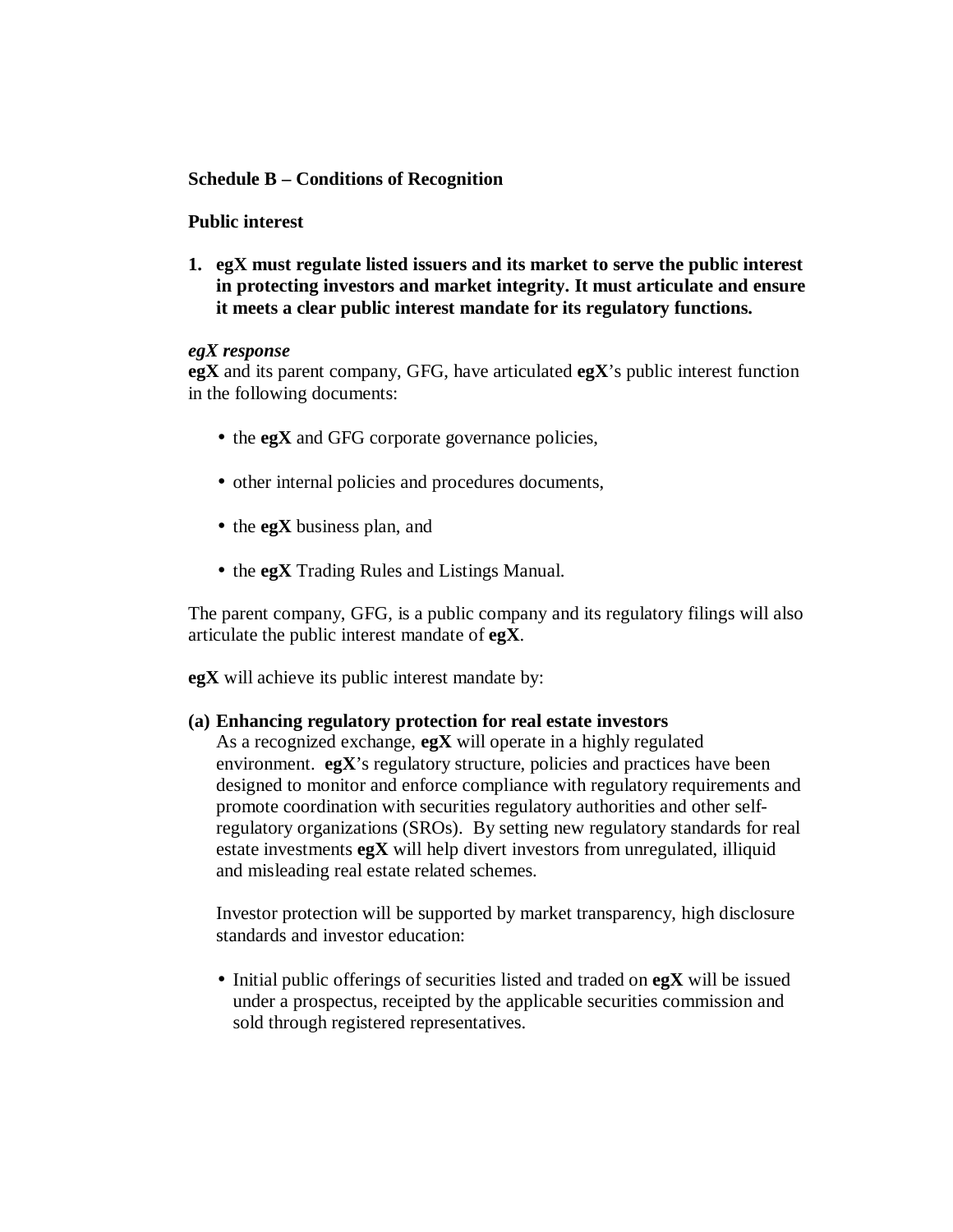- **egX** will oversee the issuance and trading of listed securities in cooperation with the British Columbia Securities Commission (the "Commission") and other regulatory agencies.
- All **egX** participants must be members of and subject to Investment Dealers Association of Canada (IDA) oversight.
- The secondary market for **egX** listed securities will be transparent and will be monitored and regulated.
- Issuers will be required to provide continuous disclosure to investors and the public.
- Issuer disclosure and significant transactions will be monitored by **egX**.
- **egX**'s website will provide an education component. It will include analytical tools and quality information so that investors can make informed decisions.

#### **(b) Considering the Public Interest**

**egX** will consider the public interest in all its regulatory, business and access decisions, operating activities, and through its rules, policies and procedures by ensuring that:

- the interests of investors and listed issuers are balanced with the need to preserve market integrity, public protection, and the reputation and credibility of **egX** and the Canadian securities markets,
- **egX** contributes to or does not unnecessarily stifle competition,
- there is no unfair discrimination against business, investors, or market participants, and
- there is a balance between investor protection and the efficiency of the capital markets.

## **(c) Evaluating and documenting**

**egX** will evaluate and document its effectiveness in meeting its public interest mandate through an ongoing internal assessment process that considers the effectiveness of its rules, policies, procedures, and systems for monitoring and enforcement, making decisions and referrals.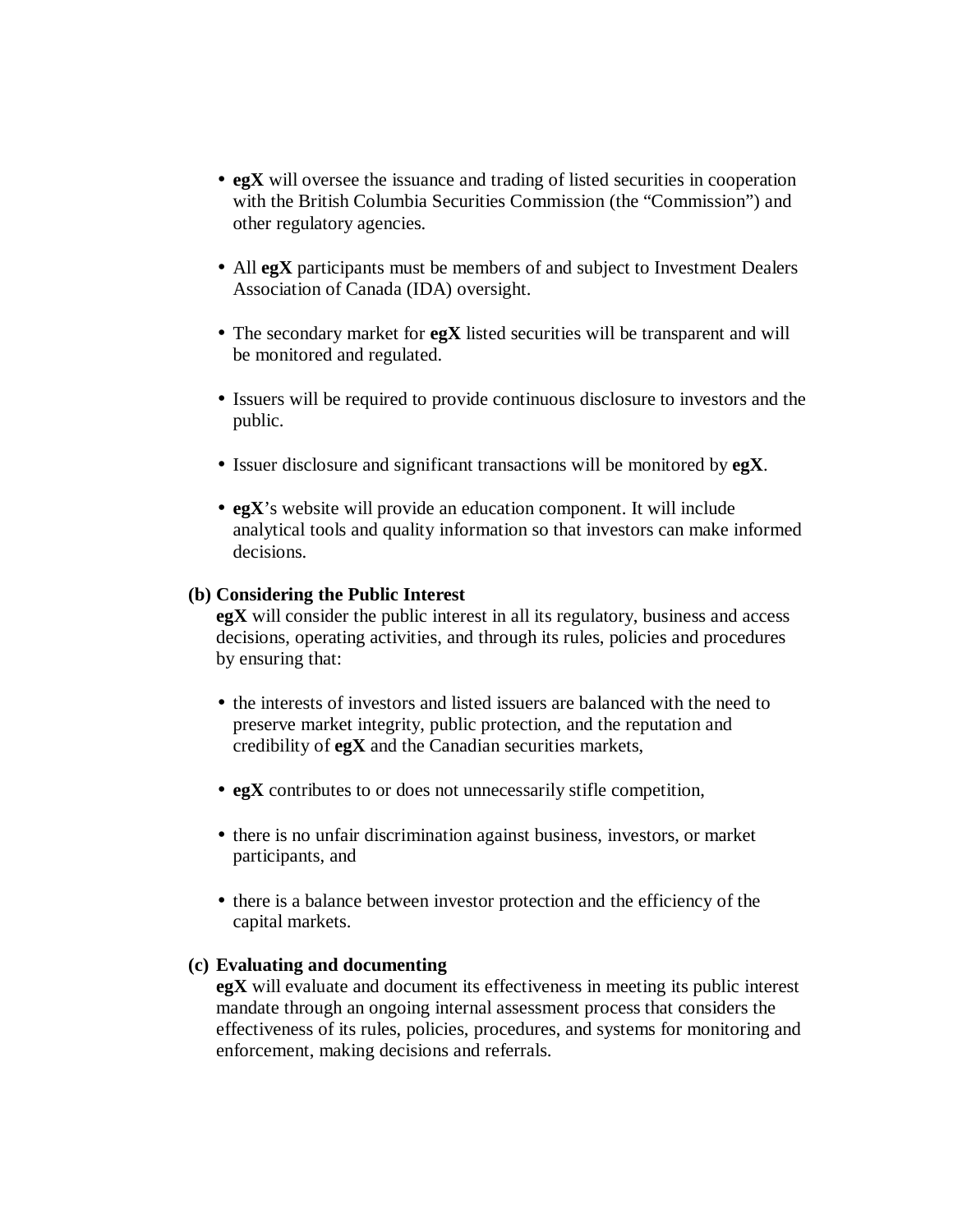**egX** will use the results of this ongoing analysis to develop communication and education programs for its staff, participants and issuers.

#### **(d) Establishing a corporate governance system**

**egX** will establish a corporate governance system that:

- ensures **egX**'s decision-making and operation processes pay proper regard to, and protect the public interest. The corporate governance system and how it will operate in the public interest is discussed in the "Corporate Governance" section below.
- identifies conflicts of interest and the means to manage such conflicts of interest to ensure it will operate in the public interest, as discussed in the "Conflicts of interest" section below.
- continuously evaluates and monitors to ensure that it is operating in the public interest.

## **Corporate governance**

**2. egX's corporate governance system must ensure effective oversight of egX's management and regulatory functions.**

## *egX response*

**egX** has put in place a corporate governance system to ensure effective oversight of **egX**'s management and **egX**'s regulatory function. The overall aim of this system is to ensure that **egX**'s decision-making and operation processes pay proper regard to, and protect the public interest. **egX** will continually monitor and evaluate its corporate governance system for effective oversight of **egX**'s management and **egX**'s regulatory function. On an annual basis, **egX** will also conduct a formal review of the effectiveness of such corporate governance system.

## **(a) egX board of directors**

**egX** is a private company federally incorporated under the *Canada Business Corporations Act*. **egX** is a wholly owned subsidiary of GFG. The by-laws of **egX** provide that the number of directors on the board of directors of **egX** (**egX** Board) must be not less than two and not more than seven. GFG, as the sole securityholder of **egX**, elects directors to the **egX** Board.

**egX** will ensure that the **egX** Board is made up of at least 50% independent directors and that it represents diversity of its participants (i.e., issuer size, geographic locations, types of business and ownership structures). The **egX**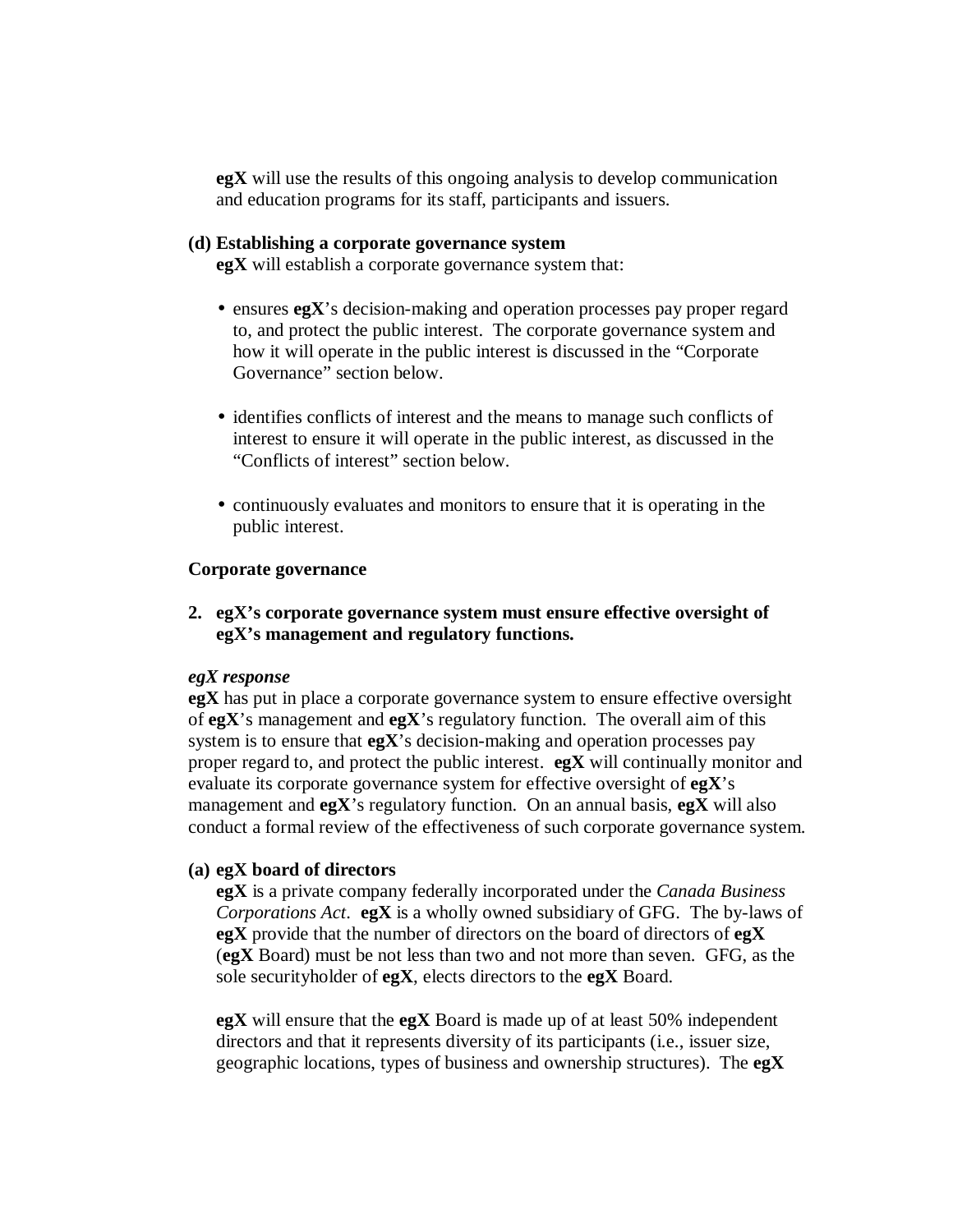Board is currently comprised of three directors, two of whom are common directors with GFG, and one director who is independent. The third director on the **egX** Board is the President of **egX**.

**egX** will add an additional two directors to the **egX** Board prior to **egX** commencing operations. These individuals will be independent, financially literate, and will have real estate or exchange related experience, or a combination of this experience. The GFG Governance Committee will review and make recommendations to the **egX** Board respecting candidates to fill any board vacancies.

Even though **egX** is a private company, when assessing current or future directors of the **egX** Board, **egX** will use the meaning of independence set out in Multilateral Instrument 52-110 *Audit Committees*.

#### **(b) Regulatory Oversight Committee**

Prior to commencing listing and trading operations, **egX** will establish a regulatory oversight committee (ROC). This committee will oversee regulatory functions for **egX**. The ROC will be comprised of **egX** directors and public members appointed by the **egX** Board. At least 50% of the members of the ROC will be independent. The ROC will oversee the performance of regulatory functions, including compliance with the recognition order. The ROC will also ensure that adequate resources are allocated to regulatory functions, and review regulatory policy procedures. The ROC will report directly to the **egX** Board.

#### **(c) Advisory Committees**

**egX** intends to establish one or more standing advisory committees. Such advisory committees will act as consultative bodies to **egX** in the areas of listings and real estate marketing. The advisory committee(s) will be comprised of key industry individuals representing a diversity of participants (i.e., issuer size, geographic locations, and types of business and ownership structures).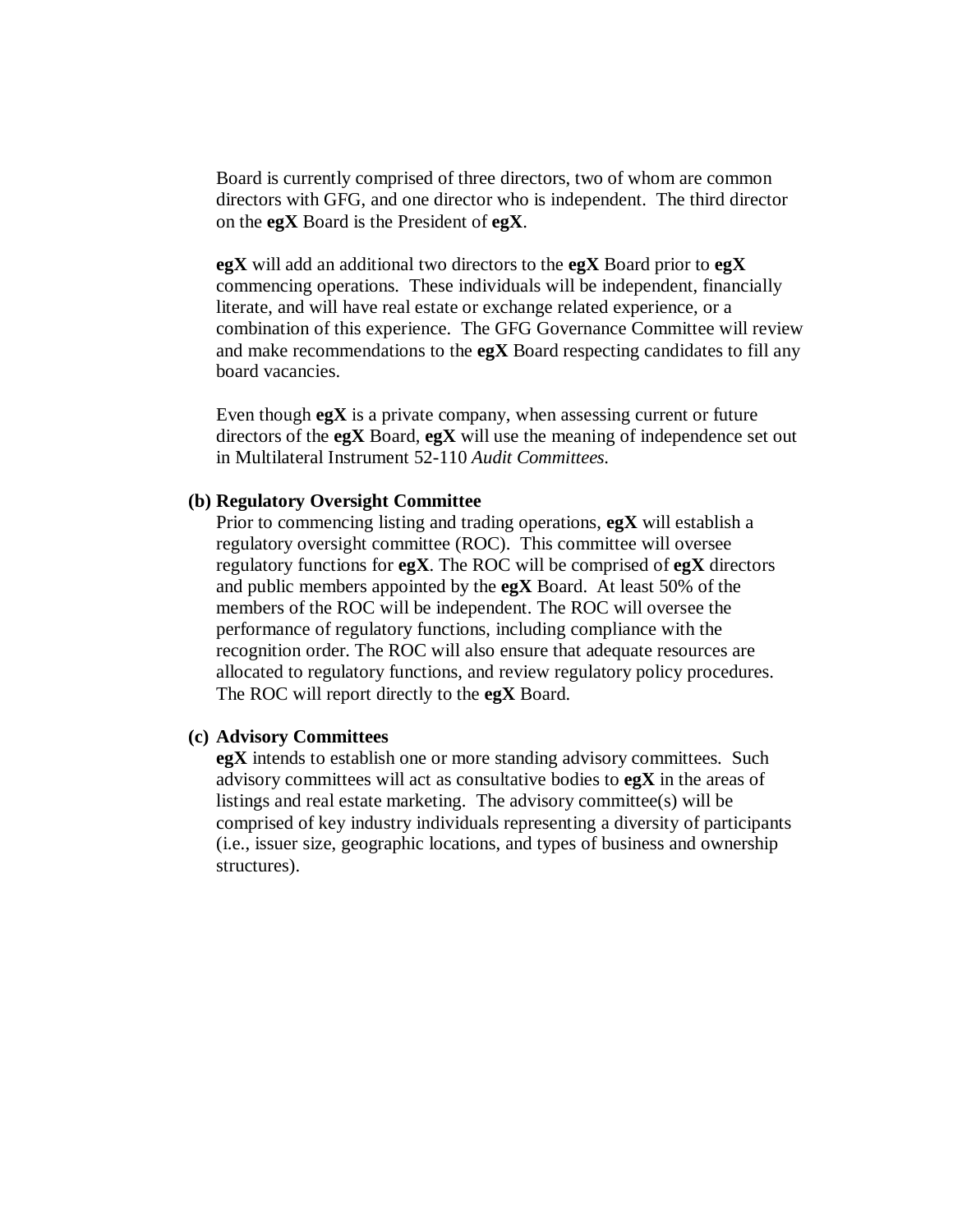**3. egX must ensure that each director, officer, and significant securityholder<sup>1</sup> is a fit and proper person<sup>2</sup> for that role.**

#### *egX response*

**egX** has established criteria and adopted policies and procedures to ensure that each director, officer and significant securityholder is a fit and proper person for that role.

Each of the current directors on the **egX** Board has been scrutinized and future nominees will be scrutinized to ensure he or she is "fit and proper", which includes that the person:

- demonstrates integrity and high ethical standards,
- has relevant career experience and expertise,
- understands his or her fiduciary duty,
- is financially literate,
- has listening, communication and influencing skills so they can actively participate in board discussions and debate, and
- is able to devote sufficient time to responsibilities of the **egX** Board.

The performance of each director of the **egX** Board will be assessed annually. Such assessment will include whether each director continues to be a fit and proper person for that role.

The **egX** Board has and will continue to appoint a competent senior management team to run the day-to-day operations of the exchange, and to supervise the management of the business and affairs of **egX** by that team. In addition, the ROC will review and make recommendations to the **egX** Board respecting appointing additional key regulatory personnel. The ROC will also co-ordinate with the **egX** President to review annually the performance and remuneration of key regulatory personnel (i.e., President, Vice-President, Marketplace Operations and General Counsel).

<sup>-</sup> $<sup>1</sup>$  A significant security holder holds 10% or more beneficial ownership or voting control</sup>

 $2 A$  fit and proper person is (a) appropriately qualified for that role by education and experience, and (b) of good character and integrity.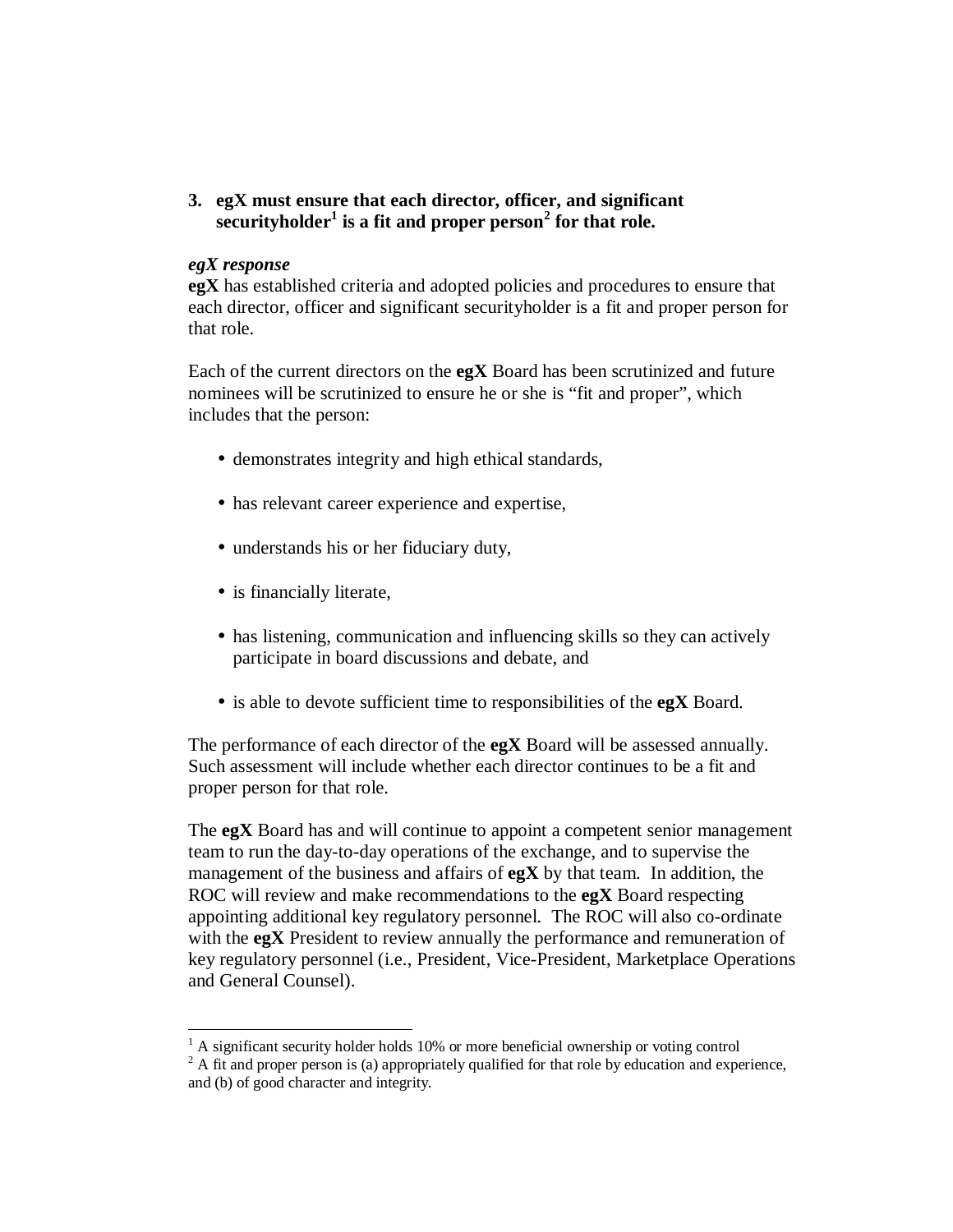The **egX** President has and will continue to appoint all officers of **egX** that are not otherwise considered by the **egX** Board and the ROC. All officers of **egX** are subject to pre-employment screening which includes verifying academic qualifications, employment history and a review of the information supplied in support of the individual's application (including references). As the securities of GFG are listed for trading on the TSX Venture Exchange, officers and insiders of **egX** also file personal information forms with the TSX Venture Exchange. The **egX** President will review annually the performance and remuneration of all officers that are not otherwise considered by the **egX** Board and the ROC.

**egX** has also provided to the Commission, for its review, personal information forms<sup>3</sup> for each director, officer, and significant securityholder.

## **Conflicts of interest**

## **4. egX must effectively identify and manage conflicts of interest.**

## *egX response*

**egX** will have systems, policies and procedures to effectively identify and manage conflicts of interest. **egX** has identified three key areas where potential conflicts of interest may occur and has developed the means to manage such conflicts.

## **(a) Competing commercial interests and public interest obligations**

**egX** is a for-profit exchange which means that it has both commercial interest and public interest obligations. **egX** is aware of the potential conflicts of interest between these two obligations. The previous sections on public interest and corporate governance set out the systems, policies and procedures that **egX** will use to manage any potential conflicts of commercial interest and the public interest.

## **(b) Directors, officers and employees deriving personal benefit**

**egX** is aware of the potential conflicts of interest for individuals employed by or associated with the exchange. GFG will adopt a Code of Conduct and Ethics (Code) which will apply to all directors, officers and employees of GFG and its subsidiaries, including **egX**. The Code:

• sets out a general requirement that individuals must avoid an interest or situation where their conduct allows them, or someone close to them, to benefit personally as a result of their position, and

 3 Form 2A, TSX-Venture Exchange forms.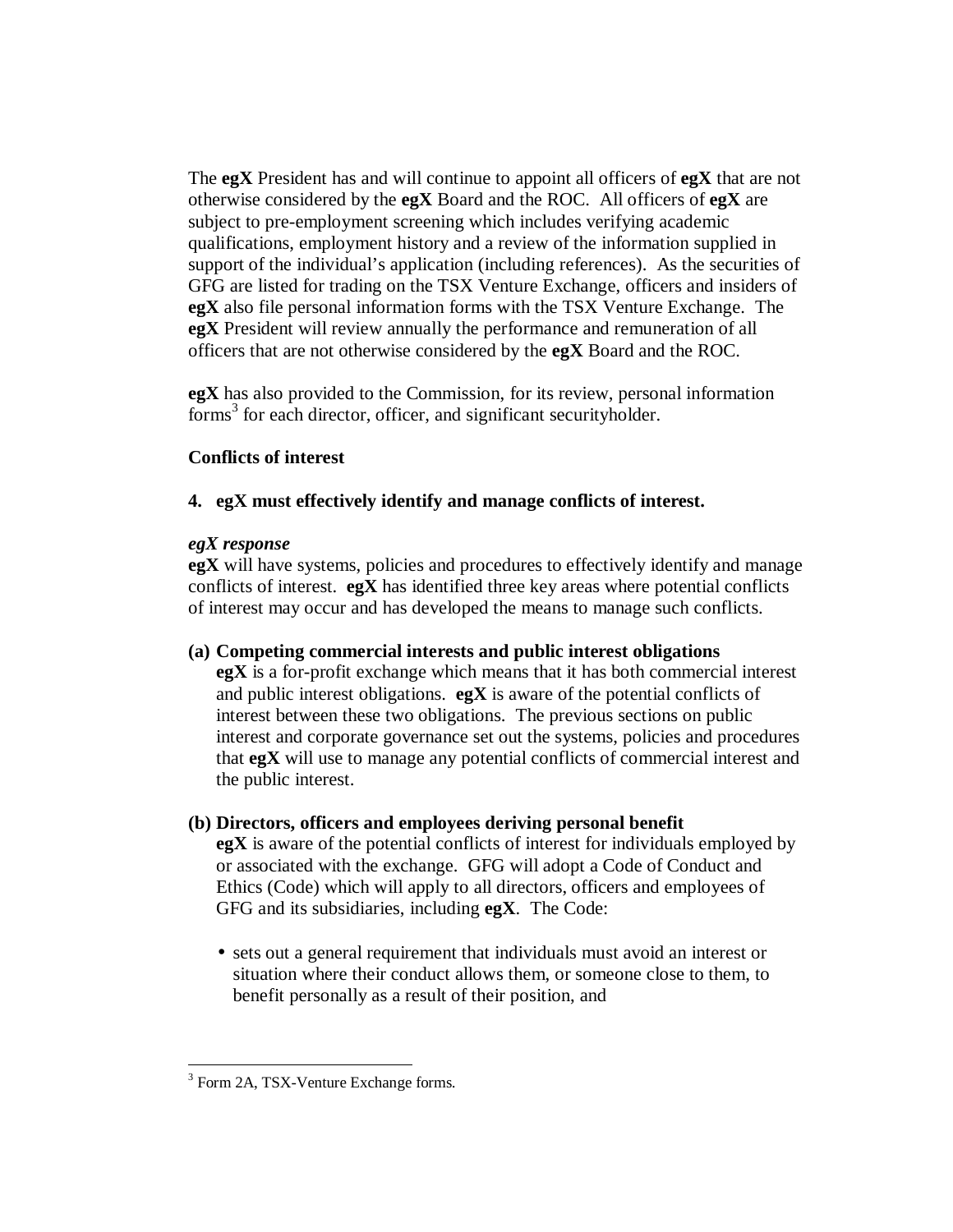• identifies potential conflicts of interest and sets out acceptable responses and guidance for managing such conflicts.

The Code also refers to and incorporates a Trading Policy. The Trading Policy, among other things, includes general prohibitions on the trading of securities where an issuer is in the process of listing its securities or has its securities listed on **egX**. This policy prohibits trading in securities identified on a restricted list kept by the President and the Vice-President, Marketplace Operations of **egX**. The Trading Policy also has a process for monitoring the trading activity of GFG and **egX** employees, and contains additional restrictions for employees who monitor the **egX** marketplace. All employees must disclose investment details relating to securities listed on **egX** for themselves and family members. As well, all employees must provide their brokers with a copy of the Trading Policy, and have the brokers send copies of trade confirmations and monthly statements relating to **egX** listed securities to the Vice-President, Marketplace Operations of **egX**. The President and Vice-President, Market Operations of **egX** monitor this internal system.

The office of the General Counsel works with the directors and management to ensure that everyone understands and complies with the Code. Directors, officers and employees of GFG and its subsidiaries are required to sign an initial commitment to the Code and then an annual re-commitment to the Code.

### **(c) egX as a subsidiary of GFG**

**egX**, as a wholly-owned subsidiary of GFG, is aware of potential conflicts of interest between the obligations of **egX** to operate an exchange and of GFG to operate a company whose shares are publicly traded. **egX** and GFG have developed systems, policies and procedures to ensure that **egX** exists and operates as independently of GFG, as possible. Specific means used to achieve this outcome include the Code of Conduct and Ethics, internal policies including the Trading Policy, a majority independent **egX** Board, the ROC and advisory committees to the **egX** Board. The previous sections on public interest and corporate governance discuss these items in detail. As well, GFG will delegate to **egX** responsibility for **egX**'s operations, including:

- budgets and financial operations,
- policy development,
- technology and systems, including trading, compliance, regulatory oversight and website,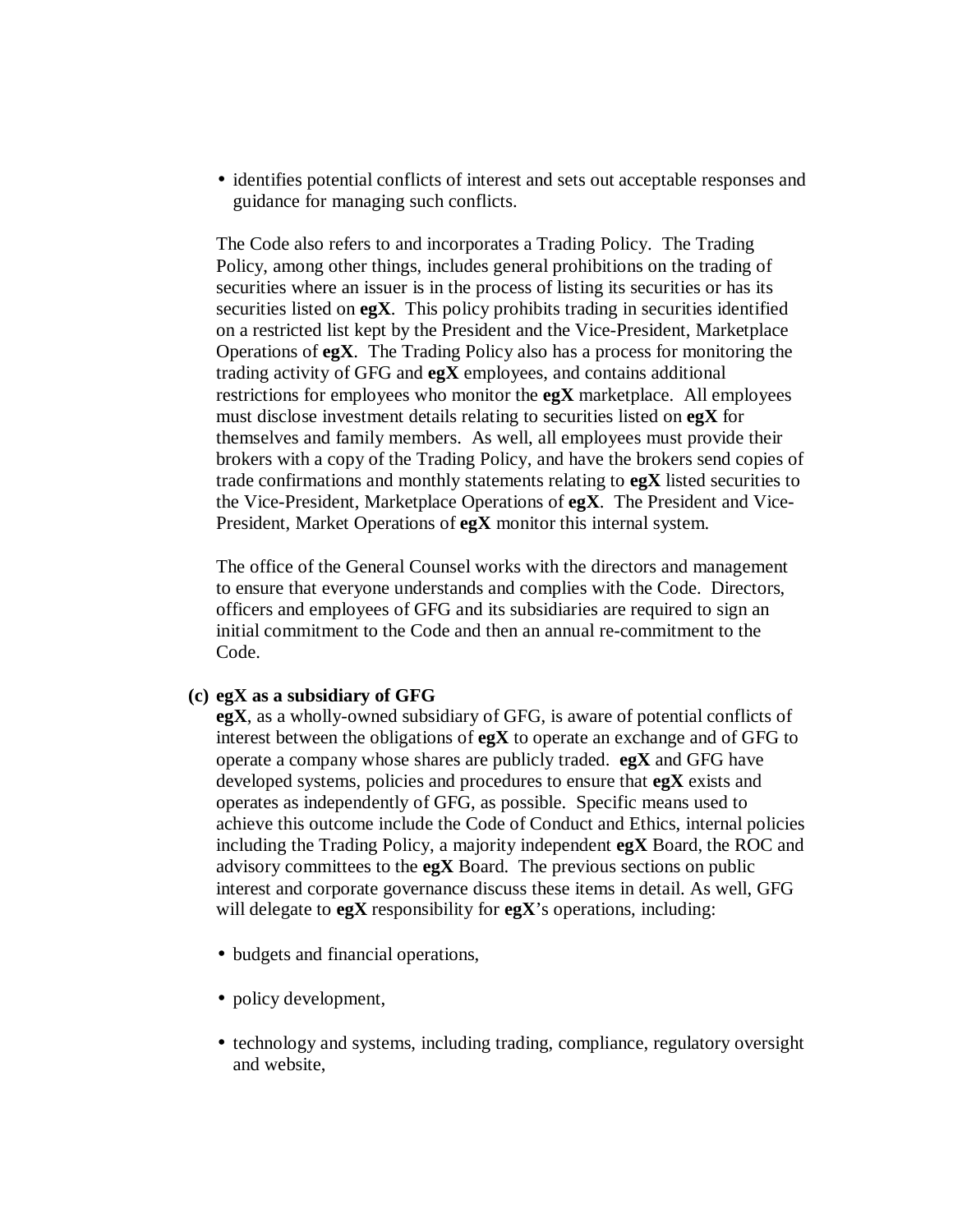- internal controls.
- document management, and
- human resources.

#### **Access**

**5. egX must have fair access criteria for its trading and listing services, and apply them fairly and transparently.** 

## *egX response*

**egX** requirements relating to access to its trading services, listing services and the application of fees are applied fairly and transparently as outlined below.

## **(a) Trading Services**

**egX** has established rules, found in the **egX** Trading Rules, for its marketplace participants that must be complied with for access to, and continued use of its trading services. The **egX** Trading Rules have been filed with the Commission and are available on the **egX** website – [www.investment.com](http://www.investment.com/).

The **egX** Trading Rules set out admission requirements for all applicants seeking admission as an **egX** Canada participant and trading permission as a designated trader.

All **egX** participants must be members of and subject to Investment Dealers Association of Canada (IDA) oversight. **egX** requires all individuals applying for access to trade be qualified as to experience, formal education and knowledge of the **egX** Trading Rules, as well as the trading rules established by the applicable SRO.

If **egX** is not satisfied that an applicant seeking admission as an **egX** participant or designated trader complies with the requirements set out in the **egX** Trading Rules, **egX** will give notice to the applicant rejecting the application and giving reasons why the application is rejected.

The **egX** Trading Rules also contain processes for the review of any decision made by **egX** which affects an **egX** participant or individual. Rejected applicants can request a review of the **egX** decision.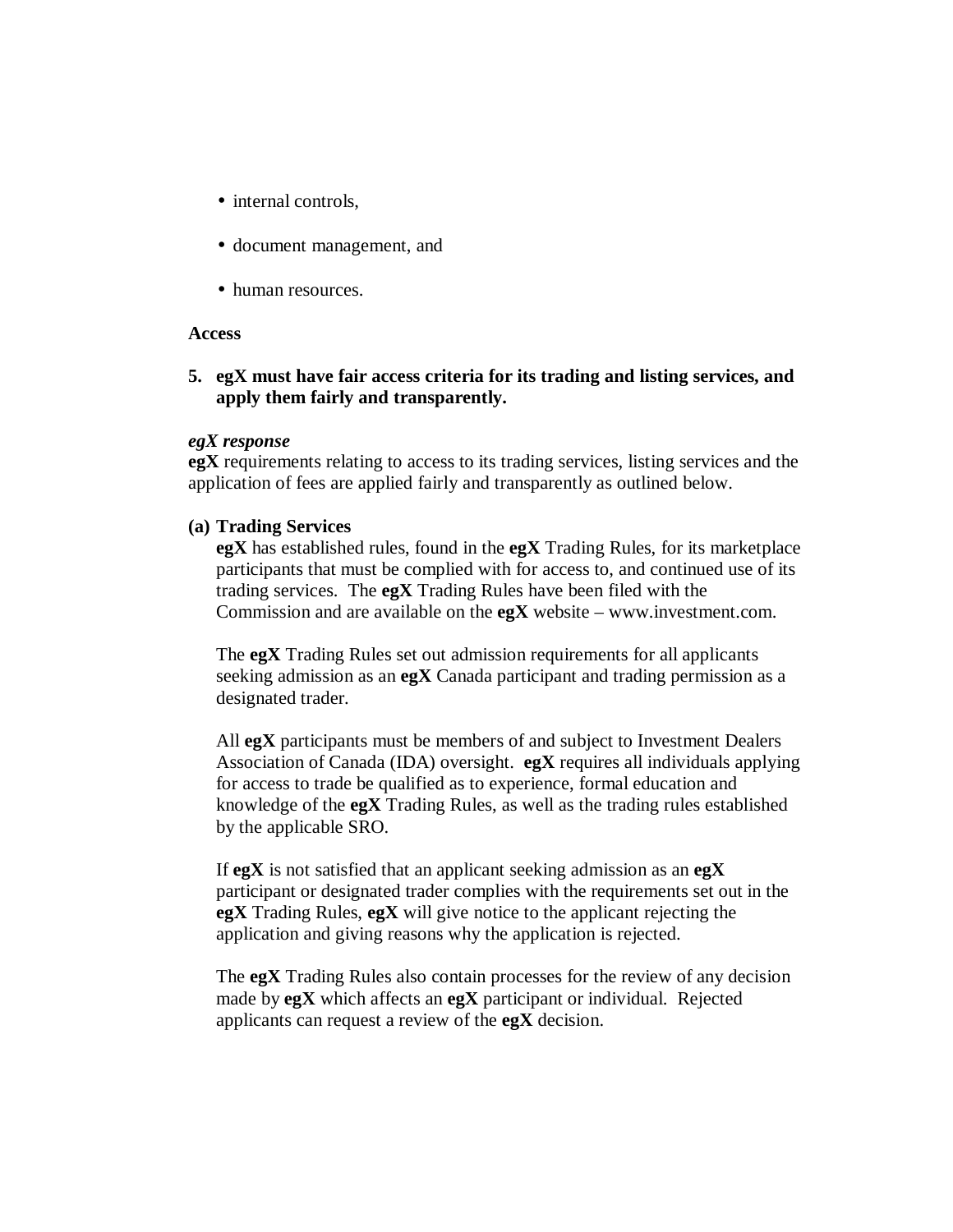The **egX** Trading Rules apply equally to all **egX** participants. **egX** requirements and processes relating to access to its trading facilities are fair, transparent and reasonable and include requirements in respect of notice, an opportunity to be heard or make representations, the keeping of records, the giving of reasons and the provisions for reviews.

**egX** will document and maintain internal procedures for the review of applications for participant admission and **egX** trading system access.

The decision making process and documentation will be standardized and will include descriptions of how access criteria were applied, how the public interest was considered, as well as the details of any resulting reviews or conditions imposed. If **egX** is not satisfied that an applicant complies with the admission requirements, **egX** will give notice to the applicant rejecting the application and giving reasons why the application was rejected. Applicants who want to contest a decision will be given an opportunity to be heard.

Market Regulation Services Inc. (RS) is responsible for the administration and enforcement of the Universal Market Integrity Rules (UMIR). Market activity will be monitored by **egX** staff and RS to ensure compliance with UMIR and the **egX** Trading Rules.

The **egX** Trading Rules and UMIR prohibit unreasonable discrimination among issuers or participants, or any burden on competition that is not reasonably necessary or appropriate.

**egX** will ensure that:

- its requirements relating to access to the **egX** system, the imposition of limitations or conditions on access and denial of access are fair and reasonable,
- parties are given an opportunity to be heard or make representations, and
- **egX** keeps a record, gives reasons and provides for the review of its decisions.

#### **(b) Listings Services**

**egX** has established listing policies, found in the **egX** Listings Manual, to guide applicants seeking a listing, and to regulate listed issuers. The **egX** Listings Manual has been filed with the Commission and is available on the **egX** website – [www.investment.com.](http://www.investment.com/)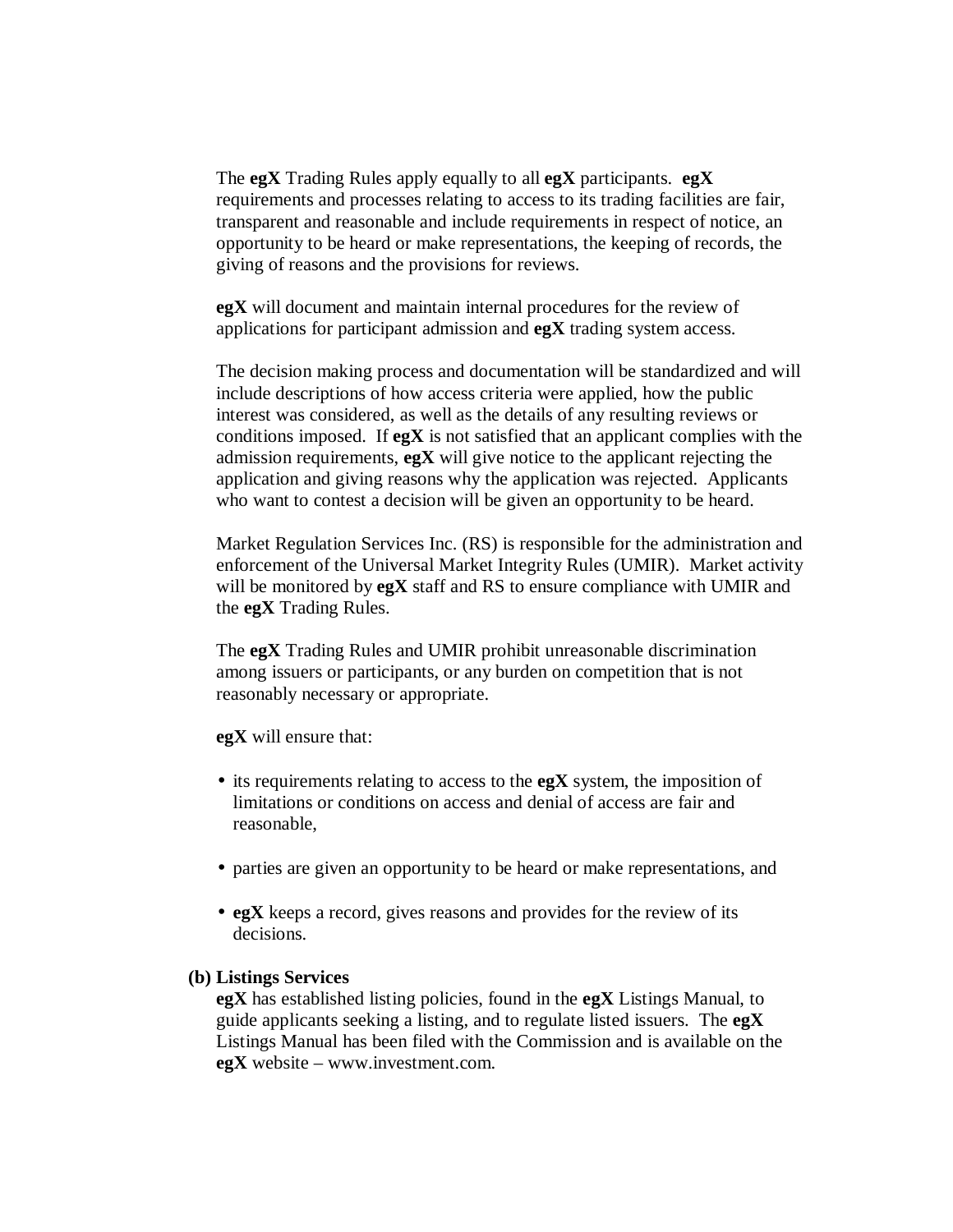The **egX** Listings Manual and the listing agreement apply equally to all listings. **egX** requirements relating to issuer access, including minimum listing requirements and maintenance requirements, are included in the **egX** listings policies. Policies relating to issuer access are fair, transparent and reasonable and will be fully documented. These policies include requirements in respect of notice, an opportunity to be heard or make representations, the keeping of records, the giving of reasons and the provisions for reviews.

**egX** will ensure that:

- its requirements relating to listing and trading, the imposition of trading interruptions, and director or officer acceptability are fair and reasonable,
- parties are given an opportunity to be heard or make representations, and
- **egX** keeps a record, gives reasons and provides for appeals of its decisions.

#### **(c) Fee Setting**

**egX**'s process for setting participant and issuer fees will be fair, transparent and appropriate. Any and all fees imposed by **egX** on its participants and issuers will be equitably allocated, will not have the effect of creating barriers to access and are competitive.

**egX** will publish its fee schedule and any proposed changes to its fees, including justification for those changes. **egX** will ask for stakeholder comment and will take comments into consideration when setting its fee schedule.

#### **(i) Issuer Fees**

**egX** has developed its fee schedule to be competitive with the fees and commissions charged for other types of real estate transactions. The fees for listing and maintaining a listing with **egX** are fair and will provide good value for real estate issuers because of the specialized real estate listing services that **egX** offers.

This competitive fee structure will not create barriers to access and will provide **egX** with its main source of operating revenue to meet its responsibilities.

The **egX** fee schedule is based on a simple percentage calculation of the value of the tangible assets listed. There will be no additional charges for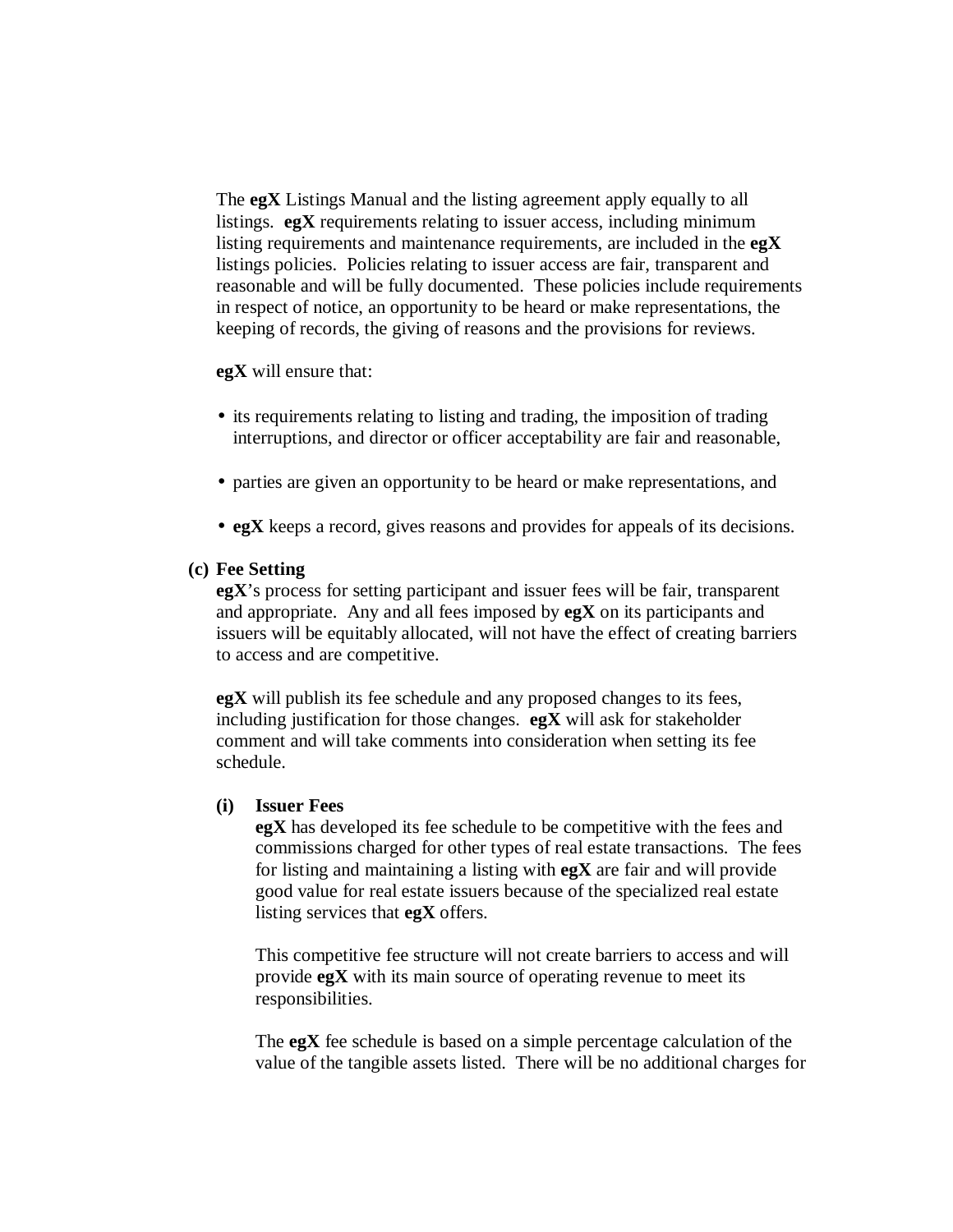corporate transactions except when additional securities are issued. A small annual sustaining fee will also be assessed. This fee schedule will be clearly communicated and the process for making any changes to fees will be transparent. Any significant amendments to the schedule will be published for comment and is subject to regulatory approval.

## **(ii) Participant and Market Fees**

**egX** does not intend to charge trading fees. There will be a nominal participant application fee and a small monthly access fee. These fees are less than those currently charged by other exchanges and do not create any barriers to entry for participants. **egX** will rely on issuer fees to provide the revenue required for it to meet its responsibilities.

**egX** may enter into a data distribution agreement with a third party. Any data fees will be determined at that time and will be competitive.

RS will charge **egX** market regulation fees based on the RS fee model. **egX** will recover these charges from its marketplace participants.

These fees will be set under the regulation services agreement with RS.

## **Financial viability and reporting**

## **6. egX must have sufficient financial resources to perform its functions and meet its responsibilities.**

#### *egX response*

On an annual basis, **egX** will prepare an annual budget outlining operating costs and capital expenditure requirements for each month. This budget will be reviewed by the executive officers of both **egX** and GFG. The budget will be presented to both the GFG Board and the **egX** Board for review and approval.

This budget will be used as a guideline to determine operating costs and capital expenditure requirements in order to determine financial viability.

To meet the criteria of having sufficient financial resources, **egX** will maintain the following:

- (a) liquid financial assets amounting to at least six months operating costs and capital expenditure requirements, and
- (b) working capital of at least this amount,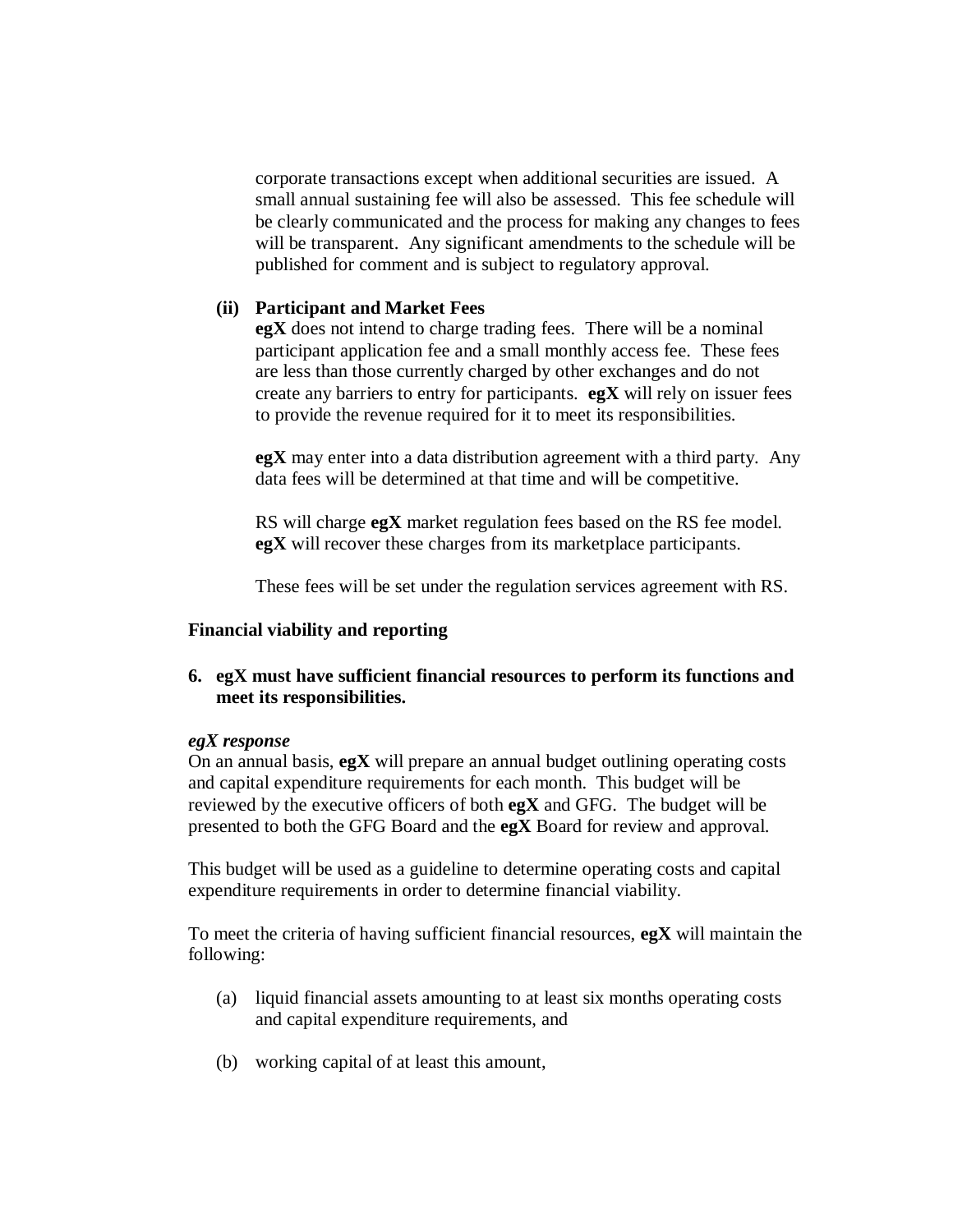where:

- (i) liquid financial assets are defined as cash and near cash assets, and
- (ii) working capital is defined as current assets less current liabilities.

**egX** will subordinate any related party obligations, other than those in the ordinary course of business, to other obligations. **egX** will also exclude any subordinated related party obligations in the calculations for its sufficient financial resources.

**egX** will follow Canadian generally accepted accounting principles (GAAP) requirements for measurement and disclosure of related party transactions.

## **7. egX must:**

- (a) report quarterly to the Commission what capital is available and why that capital is sufficient to ensure  $egX$  can perform its functions and meet its responsibilities for the next six months,
- (b) report immediately to the Commission when it does not have sufficient capital for the next six months, setting out the reasons for the deficiency and the steps egX will take to rectify the deficiency, and
- (c) file unaudited quarterly financial statements within 60 days of each quarter's end prepared according to generally accepted accounting  $principles<sup>4</sup>$ .

## *egX response*

On a quarterly basis, **egX** will provide to the Commission the report of current liquid financial assets and working capital against future operating costs and capital expenditure requirements in the budget for each month of the next six months. This report will also discuss the appropriateness of the calculations and if alternative calculations should be considered.

If at any time following the commencement of listing and trading operations **egX** does not have sufficient working capital to meet the capital expenditures for the subsequent six months, the President of **egX** will immediately deliver a letter advising the Commission or its staff of the reason for the deficiency and the steps being taken to rectify the problem. GFG, as a public company, has reporting

<sup>&</sup>lt;u>.</u> <sup>4</sup> egX must also file annual audited financial statements (section 5.6, NI 21-101).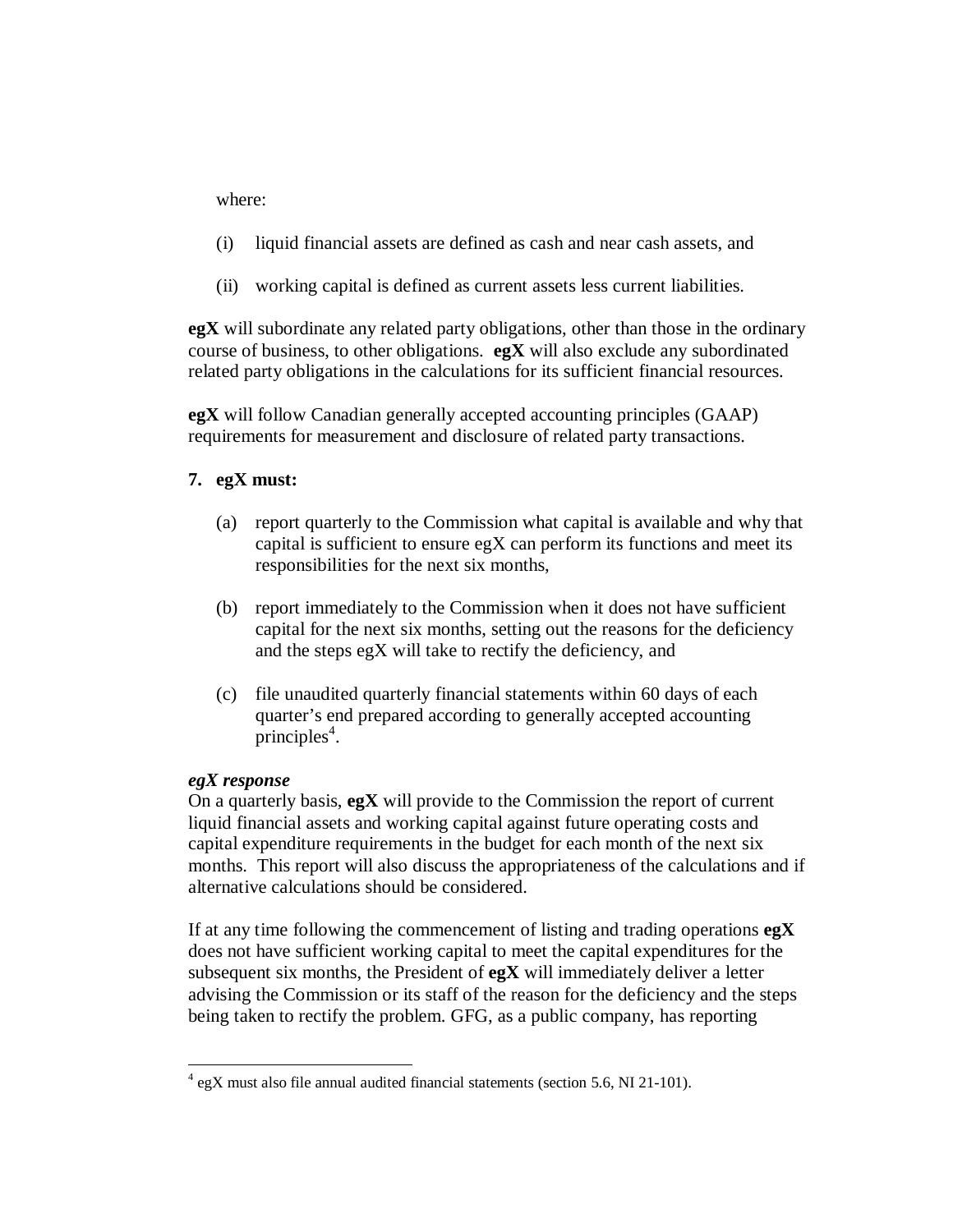obligations under NI51-102. For example, GFG would be required to file a Material Change Report if it experiences a working capital deficiency.

As the parent of **egX**, GFG will file unaudited quarterly financial statements within 60 days of each quarter's end. Once **egX** can operate without financial assistance from the parent GFG, **egX** will file unaudited quarterly financial statements.

## **Compliance and control systems**

**8. egX must maintain an effective system for compliance with the securities legislation and this recognition order, as well as its own internal policies and procedures.**

## *egX response*

**egX** will maintain an effective system for compliance with the securities legislation, the terms of this recognition order, and its own internal policies and procedures. **egX** will achieve this as follows:

- Generally, **egX** will establish written policies and procedures where appropriate. **egX** will also have written policies and procedures as described in requirements on "Public interest", "Corporate governance" and "Conflicts of interest".
- **egX** will engage "fit and proper" regulatory and compliance personnel at **egX** who have the expertise and experience necessary to operate an effective system for compliance. The regulatory and compliance personnel will monitor applicable regulator websites and other sources, attend information and education sessions to stay current on applicable regulatory changes and will be responsible for communicating changes to **egX** management and staff.
- **egX** legal and other professional staff will monitor for compliance with the Code as well as internal policies and procedures.
- **egX** will establish documented procedures to monitor for compliance with the terms of this recognition order and will regularly document its review.
- **egX** will have a Regulatory Oversight Committee (discussed in detail in "Corporate governance") which committee will have a mandate to oversee the performance of regulatory functions, including compliance with the recognition order.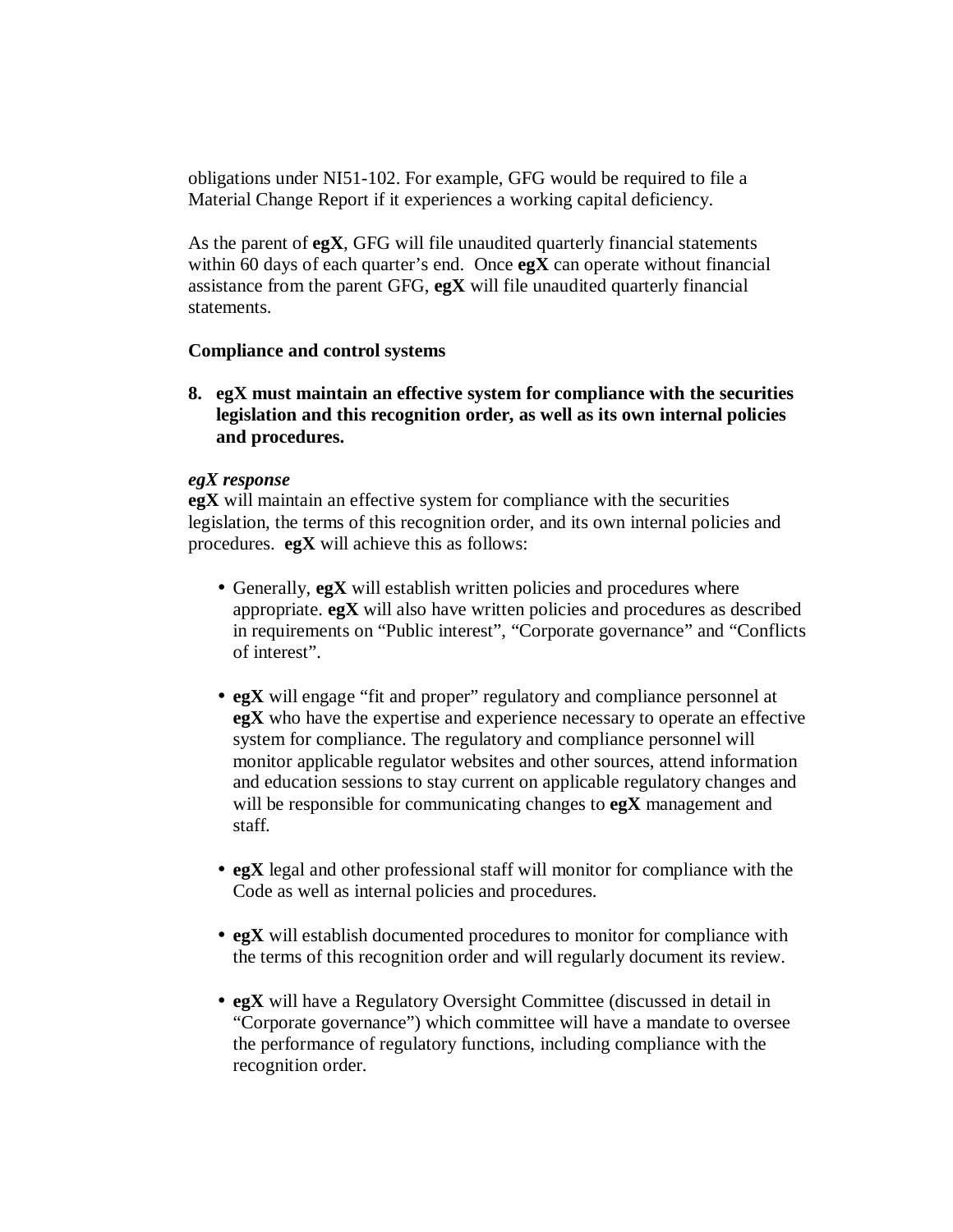- The ROC will engage internal audit personnel to audit regulatory compliance. The internal audit report with respect to regulatory issues will be presented to the ROC and the **egX** board.
- **9. egX must maintain controls to manage the risks associated with its business, including an annual review of its contingency and business continuity plans.**

#### *egX response*

**egX**'s system of controls to manage its business risks includes:

#### **(a) Internal control and audit function**

To ensure its systems for compliance and internal controls designed to manage business risk are effective, **egX** will establish an internal audit function and will have written policies and procedures to ensure compliance and internal controls are effective.

#### **(b) Systems to track, monitor, and record order and trade activity**

The **egX** trading system will be built using OMX's X-stream trading platform which exceeds industry minimum standards for capacity systems integrity and security. **egX** will ensure a systems control audit will be conducted annually.

The **egX** trading system will have components to track, monitor and record order and trade activity. Historical databases of order and trading information, and internal action audit trail information will be retained and easily accessible.

## **(c) Systems to track, monitor, and record listing and other regulatory and business activities**

**egX** will have adequate policies and procedures to ensure that its office management systems, listing application processing and compliance, work and document management systems have the capacity, integrity, and security to meet **egX**'s business needs and regulatory responsibilities.

## **(d) System Capability / Scalability**

For each of its systems that support order entry, order routing, execution, data feeds, trade reporting, trade comparison and system-enforced rules, **egX** will maintain a level of capacity that allows it to properly carry on its business and has in place processes to ensure the integrity of each system. This includes maintaining reasonable back-up, contingency and business continuity plans, disaster recovery plans and internal controls.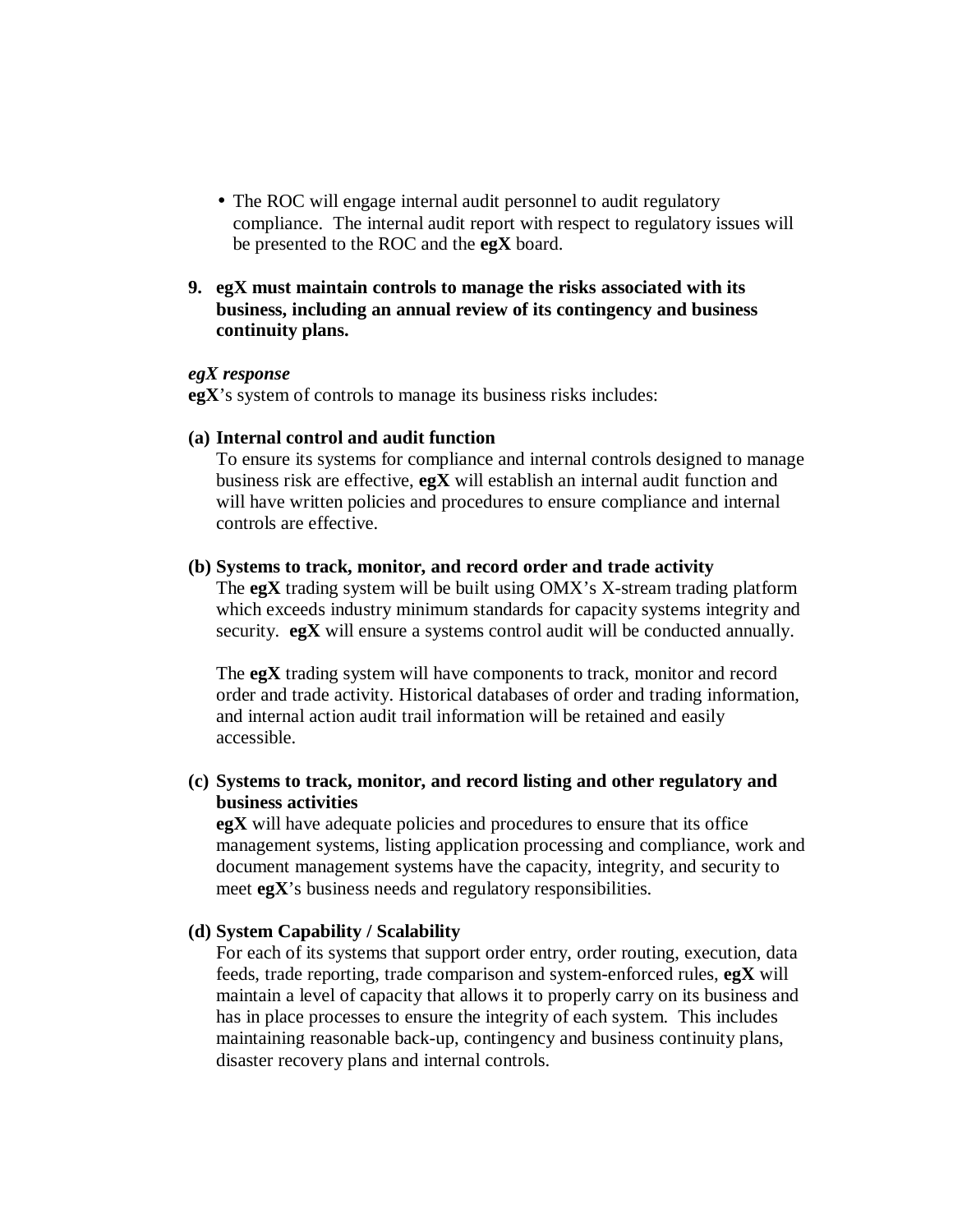## **(e) System Integrity and Security**

**egX** will obtain an independent report of the X-stream platform and network to confirm the adequacy of systems controls. **egX** will ensure adequate procedures are in place to:

- handle system change requests,
- ensure the competence, integrity and authority of system users, and
- ensure that users of the trading system are adequately supervised.

**egX** will perform regular IT security tests to ensure that its internal systems are secure.

## **Outsourcing**

## **10. egX must obtain the Commission's consent before entering into an outsourcing arrangement.**

#### *egX response*

**egX** will obtain the Commission's consent before any outsourcing arrangement impacting **egX**'s operations is made.

#### **Clearing and settlement**

**11. egX must make appropriate arrangements for clearing and settlement through a recognized clearing agency.** 

#### *egX response*

Clearing and settlement for **egX** will be provided by the Canadian Depository for Securities Limited, and its subsidiary, CDS Clearing and Depository Services Inc.

## **Regulation**

#### **12. egX must regulate its marketplace effectively.**

## *egX response*

**egX**'s regulatory structure, rules, policies and practices have been designed to monitor and enforce compliance with regulatory requirements and promote coordination with securities regulatory authorities and other SROs.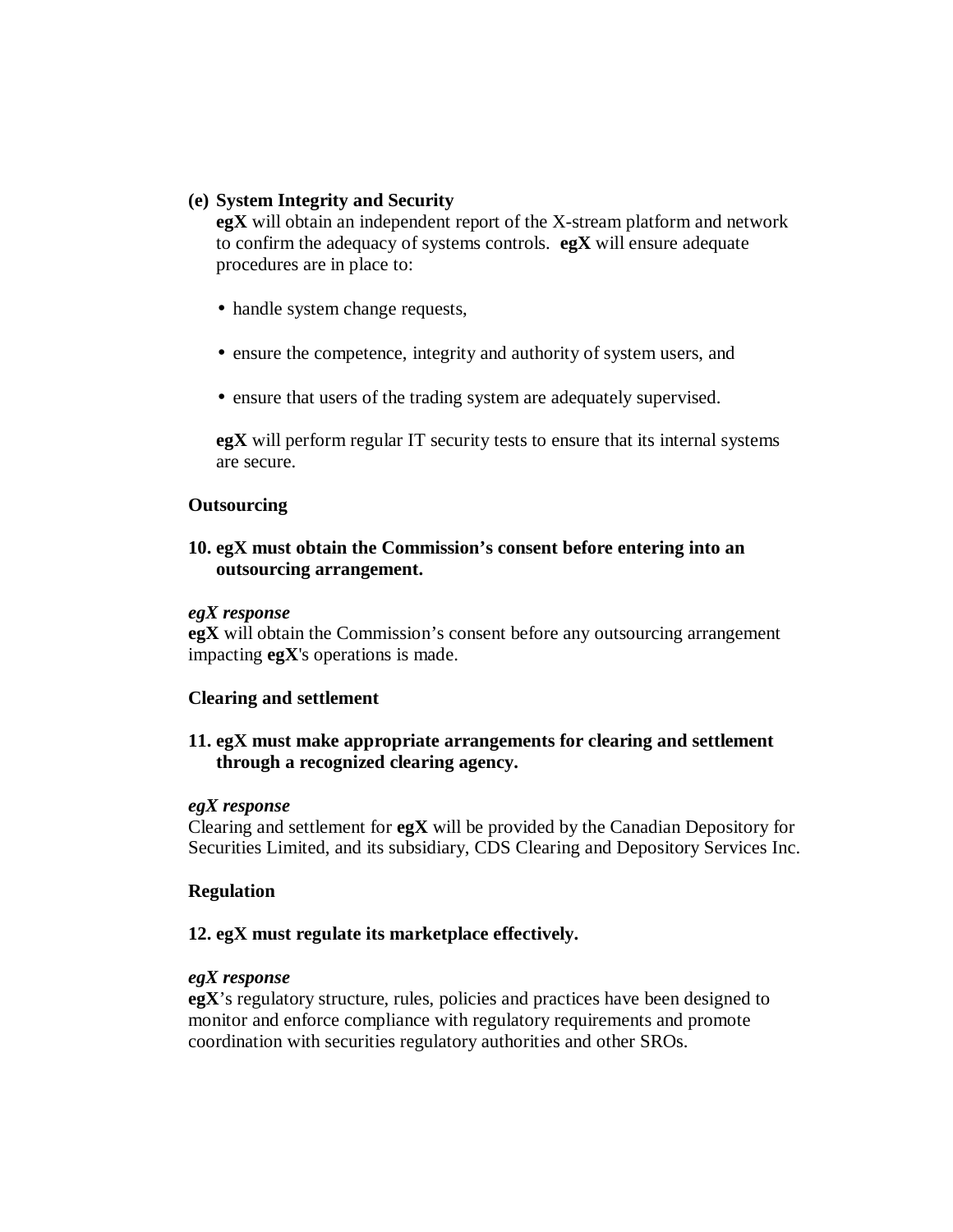## **I. Market Regulation**

**(a) Regulatory instruments governing the conduct of market participants egX** and its regulation services provider, RS, maintain rules, policies and other similar instruments that govern the trading conduct by market participants.

**egX**'s Board will formally adopt UMIR.

**egX** Trading Rules are designed to:

- ensure compliance of **egX** trading system rules,
- compliment UMIR and National Instrument 23-101 *Trading Rules*,
- prevent fraudulent and manipulative acts and practices,
- promote just and equitable principles of trade,
- foster co-operation and co-ordination with persons or companies engaged in regulating, clearing, settling, processing information with respect to, and facilitating transactions in, the products traded on **egX**,
- provide for appropriate discipline,
- ensure a fair and orderly market,
- ensure that **egX** business is conducted in a manner so as to afford protection to investors, and
- provide for appropriate dispute procedures.
- **(b) Systems to monitor the conduct of egX market participants and enforce compliance with egX regulatory instruments**

The **egX** trading system is designed to ensure all trading of listed securities is conducted in accordance with the **egX** Trading Rules and UMIR.

**egX** will contract with RS, or its successor, under a regulation services agreement for market surveillance, trade desk reviews, investigation services and enforcement of UMIR as it is applicable to **egX**.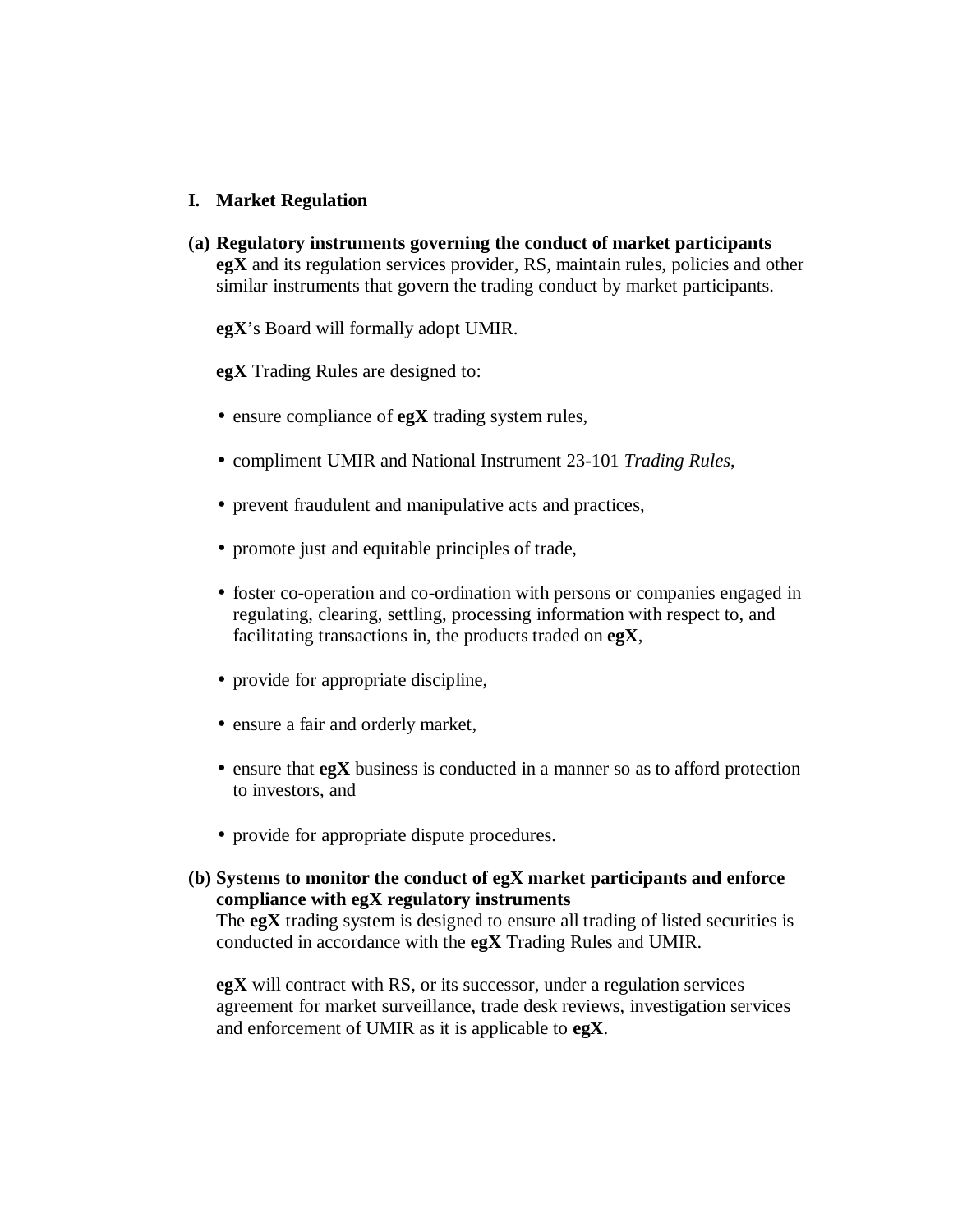**egX** will ensure that RS maintains appropriate systems, resources and procedures to perform market surveillance, trade desk review, and investigation and enforcement services. **egX** will regularly assess the performance of RS and report to the **egX** Board.

**egX** will liaise with RS in conducting market surveillance, trading halts and delays.

**egX** marketplace operations staff will monitor trading through the X-stream surveillance tool which will generate order and trade volume and alerts and price alerts, based on specific parameters. The handling of these alerts will be documented electronically. This will ensure a searchable record is maintained for audit purposes.

**egX** marketplace operations staff will coordinate the review and monitoring of listed issuer news releases with trade monitoring activities to ensure compliance with timely disclosure policies.

As well, **egX** will be responsible for reviewing all applications for access to its trading system, and controlling market access.

All **egX** participants are required to be members of the IDA. **egX** intends to rely on the IDA to monitor and enforce acceptable sales practices.

## **(c) Policies and procedures relating to decisions about egX market participants**

Participants and participant applicants will be given an opportunity to request a review of any **egX** decision that affects them. **egX** will keep a record of the proceedings and give reasons for its decisions.

**egX** will maintain a procedures manual that documents policies and procedures for conducting reviews of decisions.

**egX** will ensure, through cooperation with RS, that any person subject to its regulation is appropriately disciplined for breaches of UMIR and **egX** Trading Rules. **egX** will further ensure that RS's policies and procedures for holding hearings to determine whether a person has contravened **egX**'s regulatory instruments conform to established principles of administrative law.

If **egX** is not satisfied that an applicant seeking admission as an **egX** participant complies with the admission requirements set out in the **egX** Trading Rules, **egX** will give notice to the applicant rejecting the application and giving reasons why the application is rejected.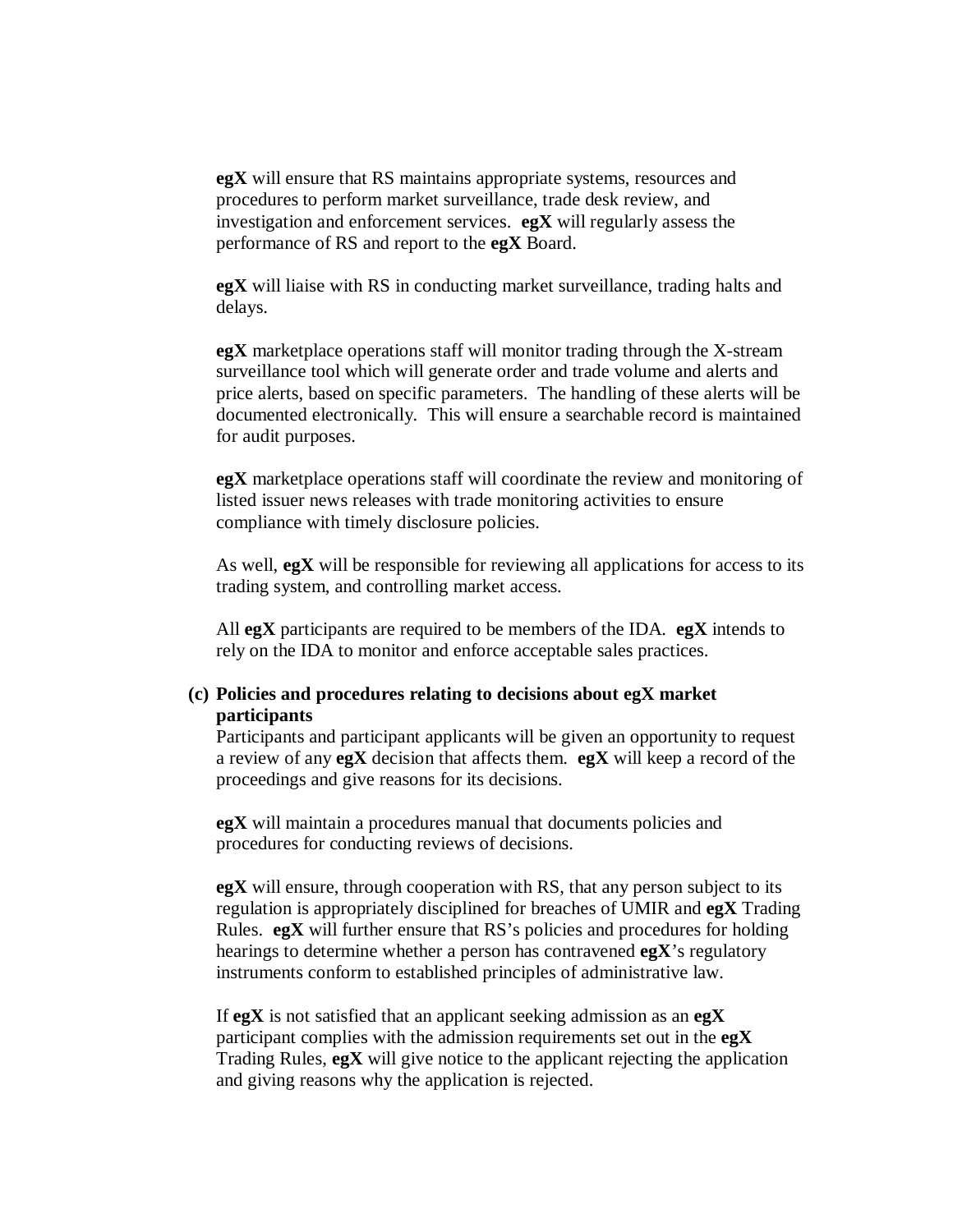The **egX** Trading Rules contain processes for the review of any decision made by **egX** which affects an **egX** participant or individual. Rejected applicants can request a review of the **egX** decision.

**egX** will maintain all records of all participant and designated trader applications that have been granted or denied, as well as the details of any resulting reviews or conditions imposed.

## **II. Issuer Regulation**

## **(a) Listings**

**egX** has established listings policies and a listings agreement to regulate listed issuers. All policies and forms relating to issuers and issuer regulation can be found in the **egX** Listings Manual, and are available on the **egX** website – [www.investment.com](http://www.investment.com/).

All applicants submitting an application for an initial listing must meet the minimum listing requirements as set out in the **egX** Listings Manual. As well, all securities listed and traded on **egX** must be issued under a prospectus, or other disclosure document (pursuant to a prospectus exemption) as directed by **egX**.

Once an issuer has its securities listed on **egX**, the listed issuer must maintain minimum standards to continue to qualify for the listing of its securities on **egX** as outlined by the policies in the **egX** Listings Manual. These minimum standards relate to the listed issuer's financial situation, business activity, market capitalization, securityholder distribution and regulatory compliance. As well, listed issuers will be subject to continuous disclosure and filing requirements and will be required to comply with **egX** listings policies and the listing agreement.

For an applicant to be accepted for listing its securities on **egX**, all potential issuers must complete and submit to **egX** a listing agreement prior to listing. This listing agreement gives **egX** sufficient authority over its listed issuers, including the ability to:

- halt, suspend or delist an issuer's securities,
- object to the appointment or involvement of unacceptable directors, officers, employees and contractors, and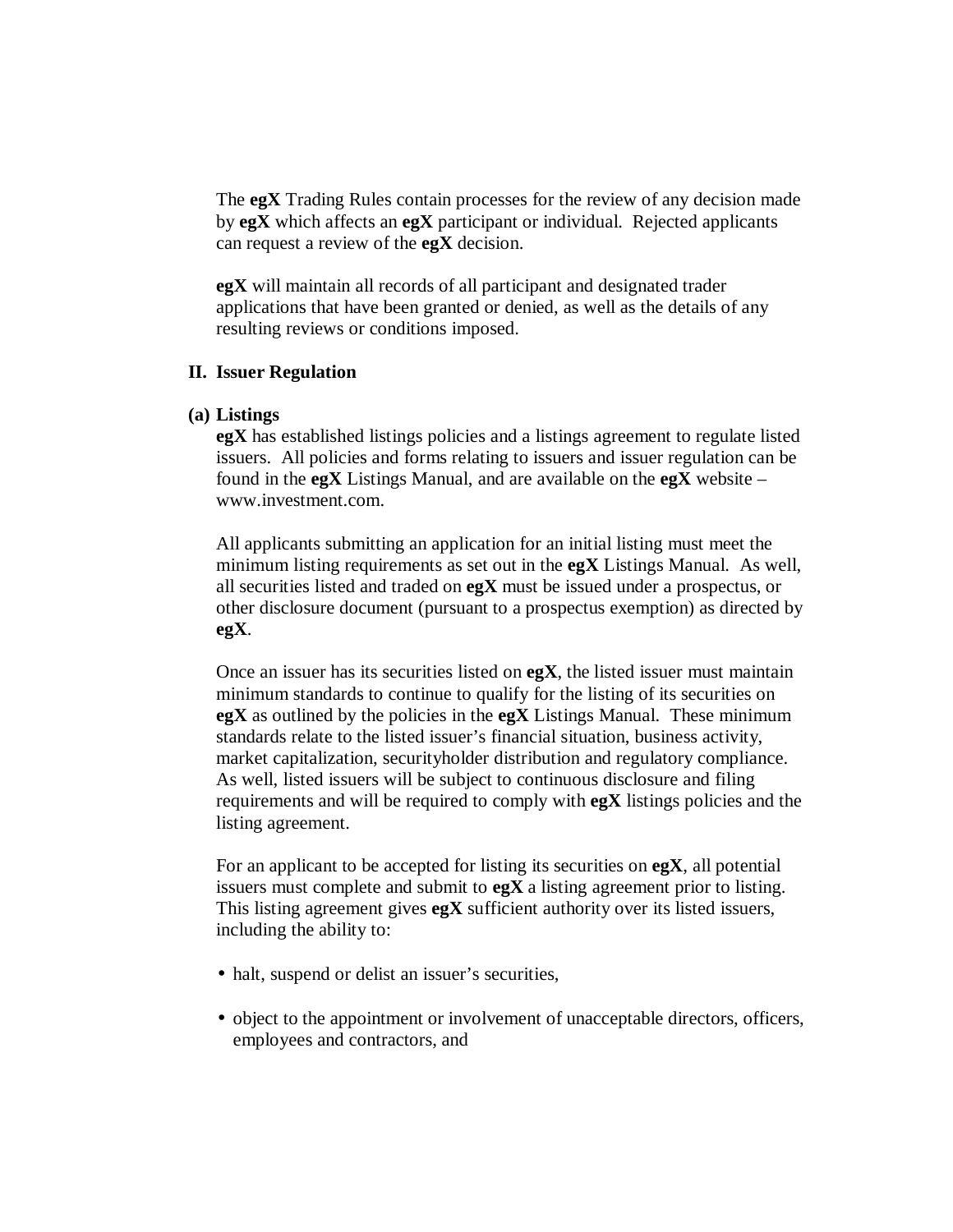• require correcting or clarifying disclosure and otherwise comply with all **egX** requirements.

The listings policies also contain procedures for listed issuers to request policy waivers as well as reviews of **egX** decisions.

## **(b) Systems to monitor the conduct of egX listed issuers and enforce compliance with egX regulatory instruments**

**egX** will maintain a compliance department responsible for:

- ensuring background checks are completed for new director and officer appointments,
- monitoring disclosure and investor relations activities of its listed issuers, and
- conducting reviews of its listed issuers.

Any breaches of the **egX** listing agreement or its listings policies will result in appropriate regulatory action. Any possible violations of securities legislation will be referred to the Commission and other securities regulators as appropriate.

The **egX** compliance department will be managed independently from the Listings Department. Access to compliance systems and databases will be controlled to ensure data integrity.

**egX** compliance staff will carry out appropriate review procedures to monitor and enforce compliance with its listings policies and listings agreement. Compliance systems and databases will include searchable case management tools.

Compliance review procedures will be documented in an internal procedures manual. The compliance review procedures will include electronic checklists to document reviews, as well as the decision making criteria and process. The case management system will also include internal controls such as sequential numbering, edit controls and user controls to ensure the integrity of data and file opening, review and closing procedures.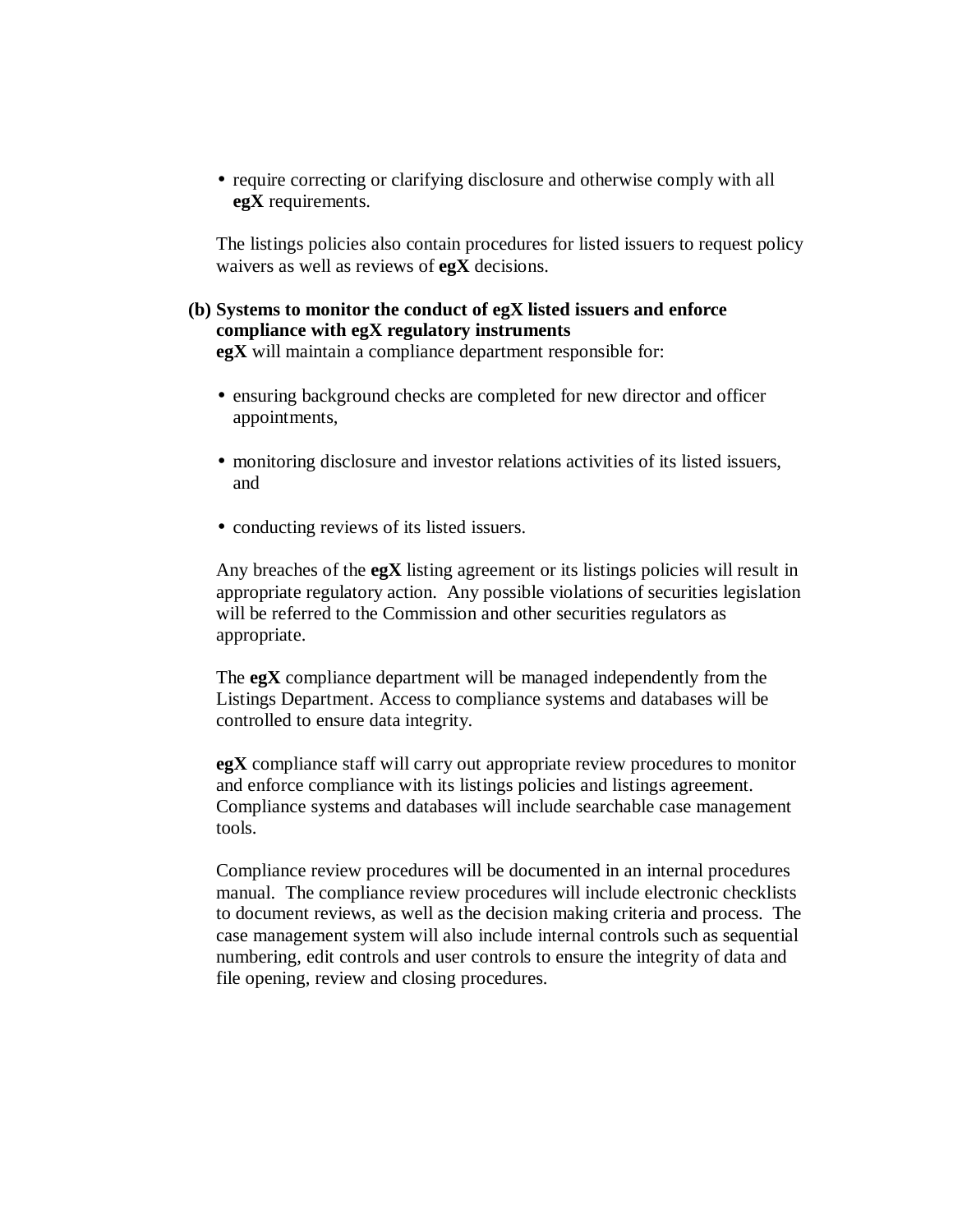**(c) Policies and procedures relating to decisions about applicants for listing, listed issuers, and persons associated with those issuers**

The **egX** Listings Manual outlines the process for the review of any decision made by **egX** which affects a listed issuer or individual. Listed issuers and individuals affected by an **egX** decision can request a review of that decision.

**egX** will maintain all records of all listing applications that have been granted or denied, as well as the details of any resulting reviews or conditions imposed upon an applicant or listed issuer.

If **egX** is not satisfied that an applicant seeking admission as a listed issuer complies with the admission requirements set out in the **egX** Listings Manual, **egX** will give notice to the applicant rejecting the application and giving reasons why the application is rejected.

The **egX** Listings Manual contains criteria and processes for taking regulatory action against a listed issuer, such as trading halts, trading suspensions, the delisting of listed securities, decisions on unacceptable listed issuer transactions and decisions made of individuals themselves.

**egX** will maintain internal procedure manuals, checklists, files and records of all reviews and decisions.

## **III.Enforcement**

**egX** will have policies and procedures for identifying breaches of its trading rules and issuer polices, and for determining appropriate enforcement action.

#### **(a) egX Participants**

**egX** will ensure, through cooperation with RS, that trading activity on the **egX** marketplace is monitored and that there are documented, effective surveillance and analytical tools and procedures to detect possible breaches of **egX** rules and UMIR.

**egX** will further ensure that RS has effective investigative and enforcement procedures including file documentation standards and documented precedents so that any person subject to its regulation is fairly and appropriately disciplined for violations of UMIR and the **egX** Trading Rules.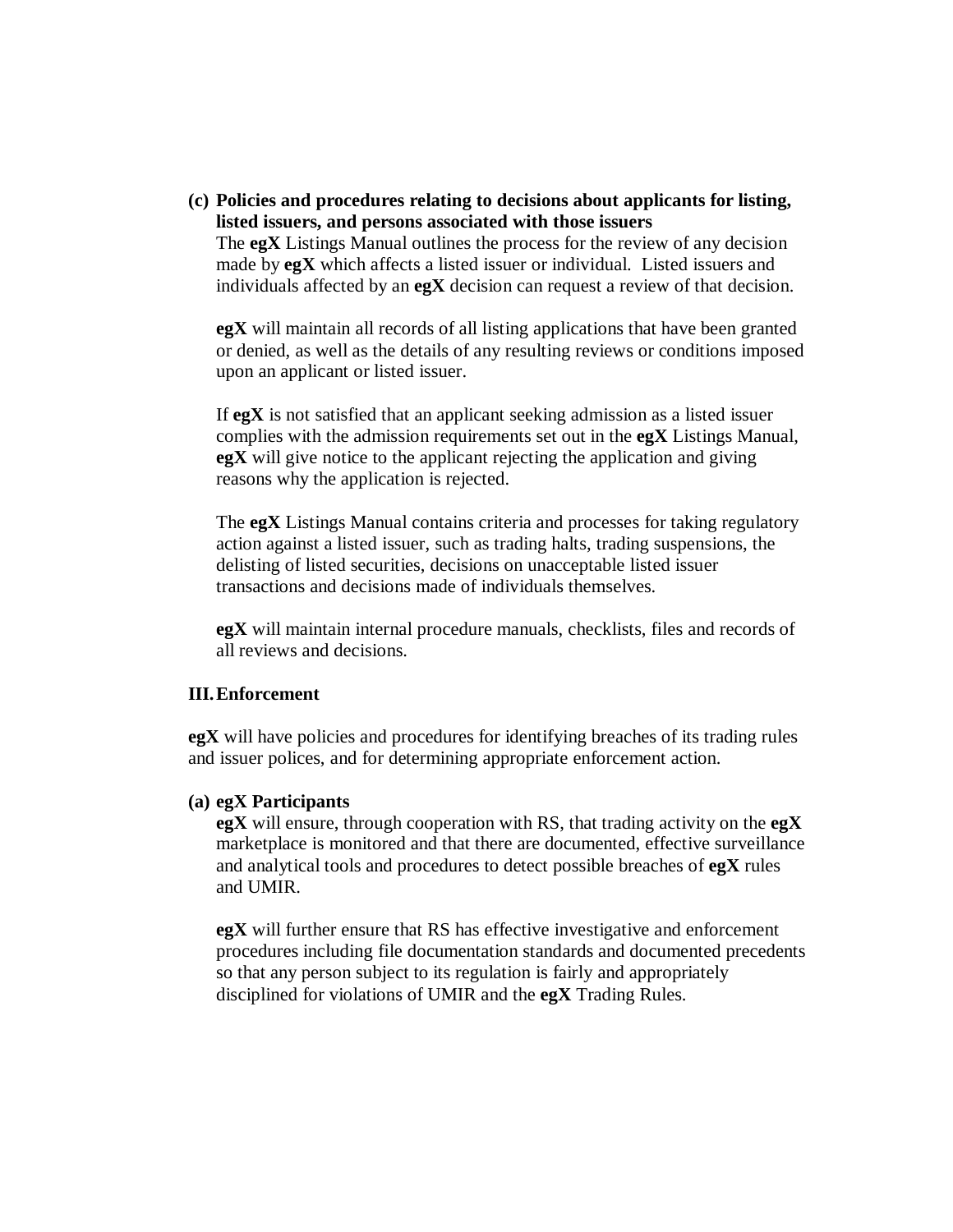**egX** will ensure that:

- it maintains all required records, and audit trail information on all orders entered and trades executed on the exchange,
- its requirements relating to access to **egX**, the imposition of limitations or conditions on access and denial of access are fair and reasonable,
- parties are given an opportunity to be heard or make representations, and
- it keeps a record of breaches of the **egX** Trading Rules and UMIR, any decisions it makes arising from those breaches, and gives reasons and provides for appeals of those decisions.

## **(b) egX Listed Issuers**

**egX** will maintain a compliance department responsible for reviews of listed issuer disclosure and other issuer activities. The compliance department will follow established policies and procedures for documenting reviews, including file opening and closing requirements, use of checklists, documentation requirements and file supervision.

Breaches of the **egX** listing agreement or its listings policies will result in appropriate action as provided for in the listing agreement and Listings Policies such as trading interruptions, and director/officer acceptability decisions.

Any possible violations of securities legislation will be referred to the Commission and other securities regulators as appropriate.

**egX** will also maintain records of breaches or its listings policies, and referrals of possible breaches of securities legislation.

#### **IV. Administration**

Prior to launch, **egX** will implement the following:

• *Hiring policies*. Hiring policies will be implemented to ensure that its staffing levels are sufficient to meet its regulatory responsibilities. The organization of **egX** includes an appropriate structure with operational, systems, legal, financial and regulatory staff, which are experienced and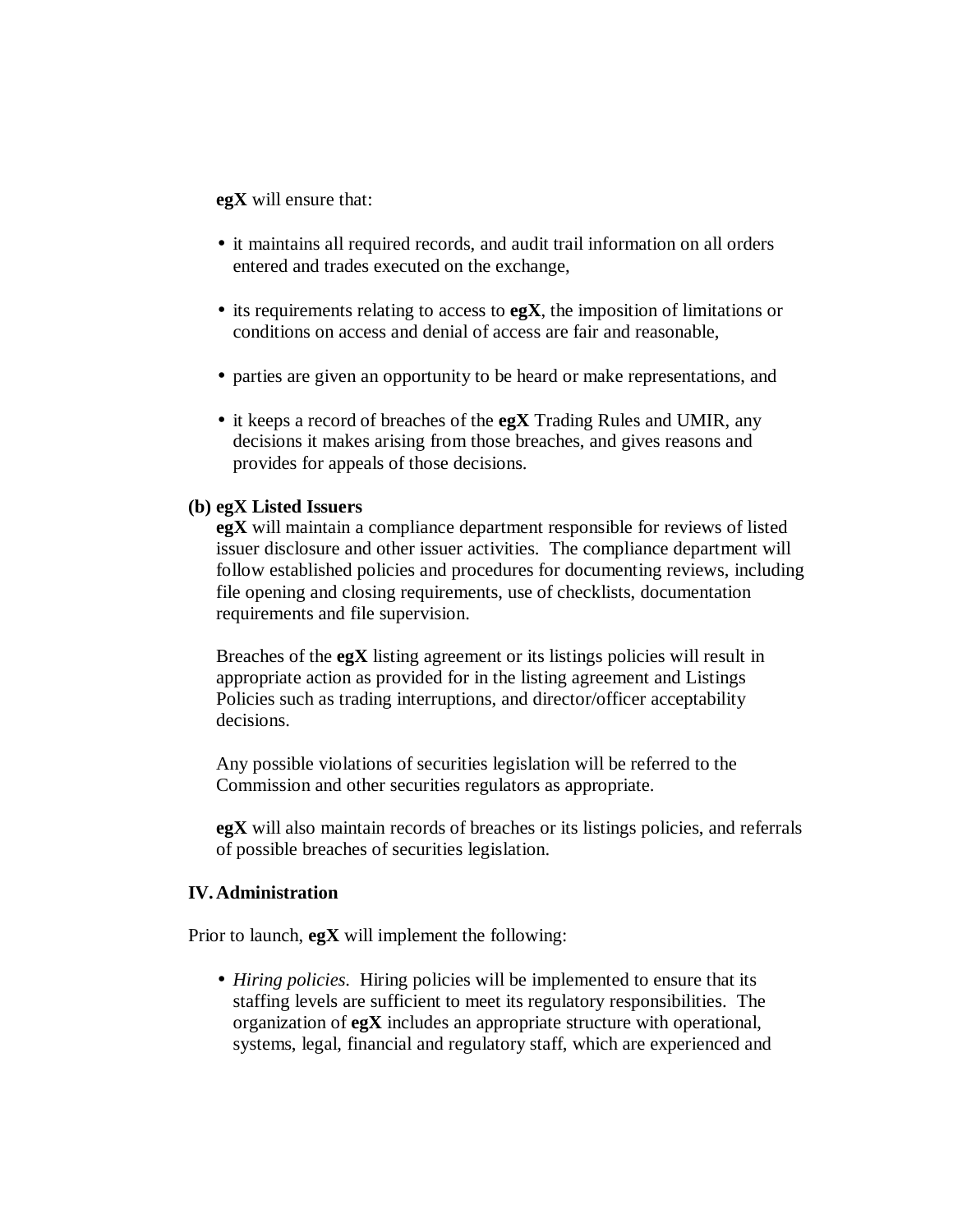knowledgeable in developing rules and policies, and overseeing and regulating listed issuers and participant market activity.

- *Human resources*. A Human Resources department, which will maintain policies and procedures to ensure its staff has the knowledge, skills and experience necessary to operate its business and to comply with all regulatory requirements including the recognition order.
- *Regulatory oversight.* **egX** will have an effective system of oversight to ensure that its obligations under regulatory requirements, including the recognition order, are met though any service provider proving regulatory services or other services which will have a significant impact on its operations. **egX**'s two main service providers are RS which will supply market surveillance, investigations and enforcement services and OMX which will develop, maintain and operate the **egX** trading system.
- *System integrity.* All **egX** systems, including its trading system and internal systems such as its issuer filing system, document management and website will meet industry standards for capacity, systems integrity, and security.
- *Information systems*. **egX**'s information systems will ensure effective and appropriate information sharing and communication within the organization. All regulatory information will be maintained electronically, will be searchable and will include controls over access and editing.

## **Regulatory instrument review process**

## **13. egX must follow the regulatory instrument review process established by the Commission from time to time.**

## *egX response*

**egX** has established trading rules for marketplace participants, and listings policies to guide applicants seeking a listing and to regulate listed issuers. The **egX** Trading Rules and the **egX** Listings Manual have been filed with the Commission and are available **egX** website – [www.investment.com](http://www.investment.com/). Any substantive changes to the **egX** Trading Rules and the **egX** Listings Manual will be submitted to the Commission for approval and published for comment.

**egX** will follow the Commission's regulatory instrument review protocol.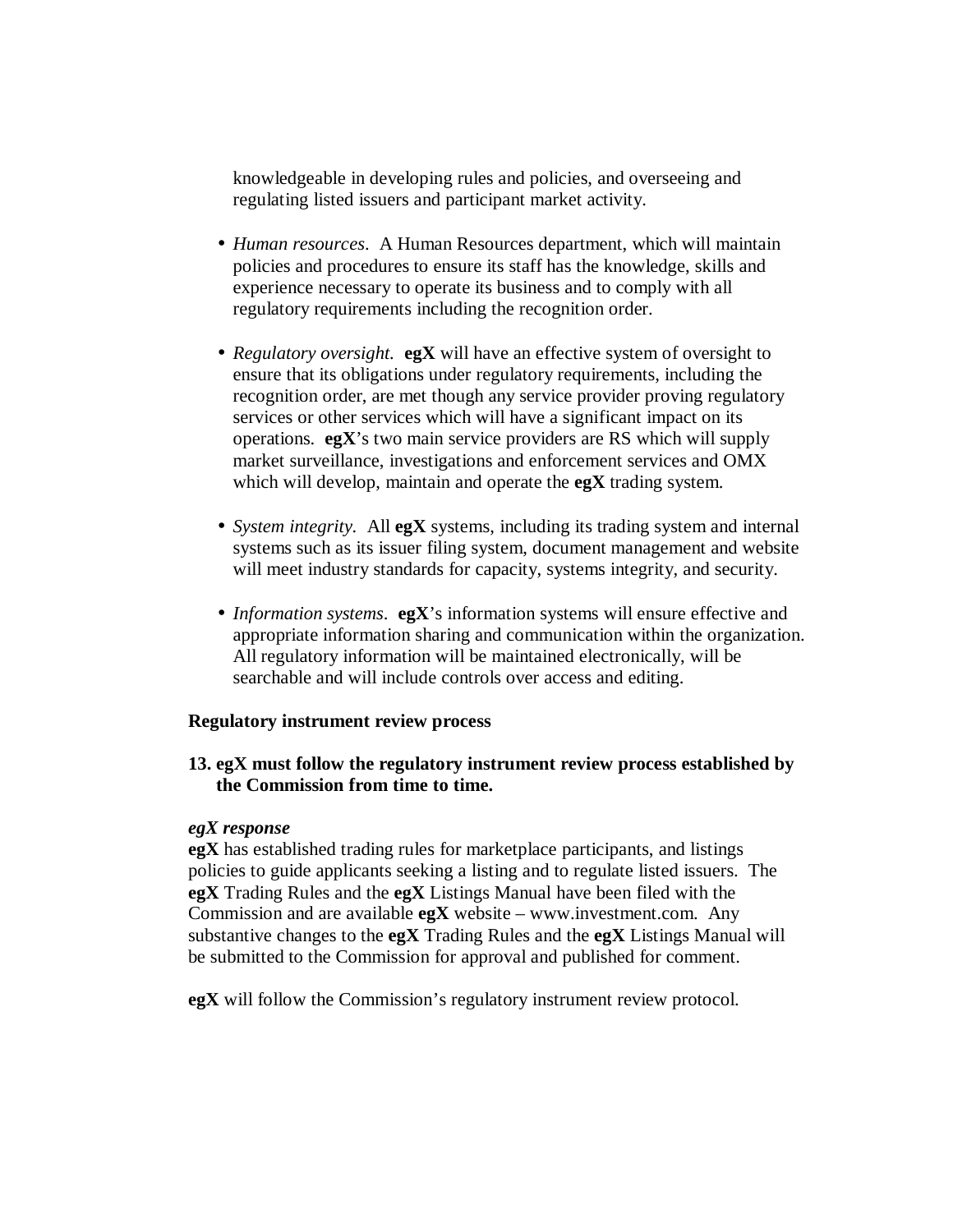**egX** will amend its listings policies and forms, as required to:

- maintain market integrity,
- reflect new types of securities to be listed, and
- reflect changes in applicable securities laws, corporate finance practices and as otherwise required by the Commission.

#### **Accountability**

**14. At least quarterly, egX must report to the Commission all significant issuer non-compliance, with information acceptable to the Commission about the issuers and other persons involved, the nature of the deficiencies, and the action taken or planned to deal with the issues.**

*egX response*

**egX** will meet this requirement.

**15. At least quarterly, egX must, directly or through RS, report to the Commission all significant market non-compliance, with information acceptable to the Commission about the participants or other persons involved, the nature of the deficiencies, and the action taken or planned to deal with the issues.**

*egX response* **egX** will meet this requirement.

**16. At least quarterly, egX must, directly or through RS, report to the Commission all significant exemptions from, or waivers of, its requirements, including information about the issuers or participants involved, the nature of the waivers or exemptions, and the reasons for granting them.**

*egX response* **egX** will meet this requirement.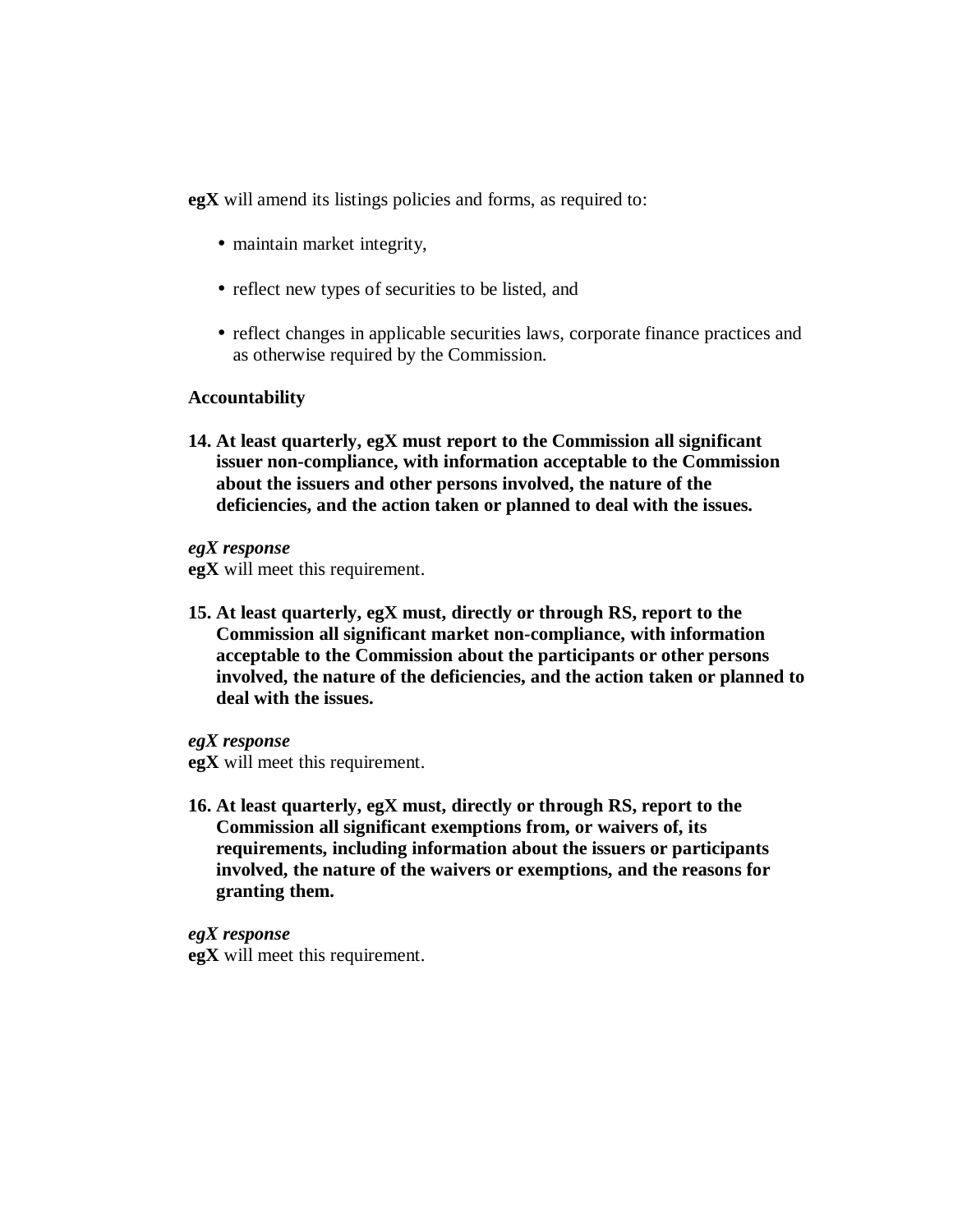**17. At least annually, egX must assess RS's performance and report to egX's board of directors with any recommendations for improvements. egX must provide a copy of the report to the Commission and advise what actions it proposes to take as a result.**

*egX response* **egX** will meet this requirement.

**18. Annually, egX must provide a self-assessment to the Commission, including reporting against this recognition order and other securities regulation requirements.**

*egX response*

**egX** will meet this requirement.

**19. Annually, egX must provide to the Commission, for its approval, a current list of regulatory services provided by RS and services carried out directly by egX and any proposed amendments to it.**

## *egX response*

**egX** will meet this requirement.

#### **20. Annually, egX must:**

- (a) review and report on each technology system's and each data centre's computer operation's vulnerability to internal and external threats; and
- (b) report on its review of its contingency and business continuity plans under paragraph 9.

## *egX response*

**egX** will meet this requirement.

## **21. egX must promptly report to the Commission any possible significant violations of securities legislation.**

## *egX response*

**egX** will meet this requirement.